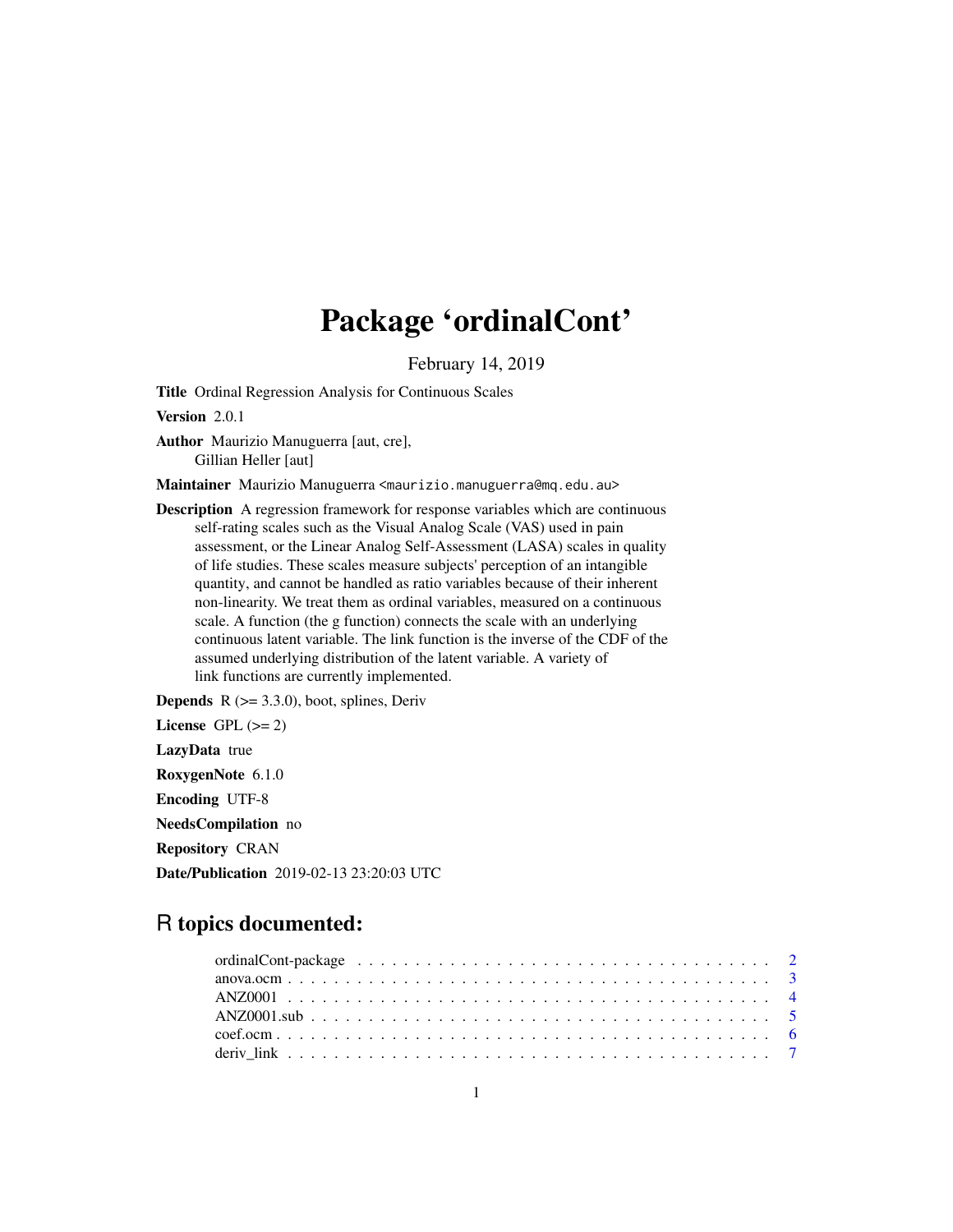<span id="page-1-0"></span>

|          | 8               |
|----------|-----------------|
|          | 9               |
|          | <b>10</b>       |
|          | $\overline{10}$ |
|          | -11             |
|          | -12             |
|          | -13             |
|          | -13             |
|          | - 14            |
|          |                 |
|          |                 |
|          | - 18            |
|          | - 19            |
|          |                 |
|          | 21              |
|          | 22.             |
|          | 22              |
| vcov.ocm | -23             |
|          |                 |

#### **Index** [25](#page-24-0)

ordinalCont-package *ordinalCont-package*

#### Description

ordinalCont-package

#### Details

Ordinal regression analysis is a convenient tool for analyzing ordinal response variables in the presence of covariates. We extend this methodology to the case of continuous self-rating scales such as the Visual Analog Scale (VAS) used in pain assessment, or the Linear Analog Self-Assessment (LASA) scales in quality of life studies. Subjects are typically given a linear scale of 100 mm and asked to put a mark where they perceive themselves. These scales measure subjects' perception of an intangible quantity, and cannot be handled as ratio variables because of their inherent nonlinearity. Instead we treat them as ordinal variables, measured on a continuous scale. We express the likelihood in terms of a function (the "g function") connecting the scale with an underlying continuous latent variable. In the current version the g function is expressed with monotone increasing I-splines (Ramsey 1988). The link function is the inverse of the CDF of the assumed underlying distribution of the latent variable. Currently the logit link, which corresponds to a standard logistic distribution, is implemented. (This implies a proportional odds model.) The likelihood is maximized using the MI algorithm (Ma, 2010). Fixed- and mixed-effects models are implemented in the function [ocm](#page-14-1).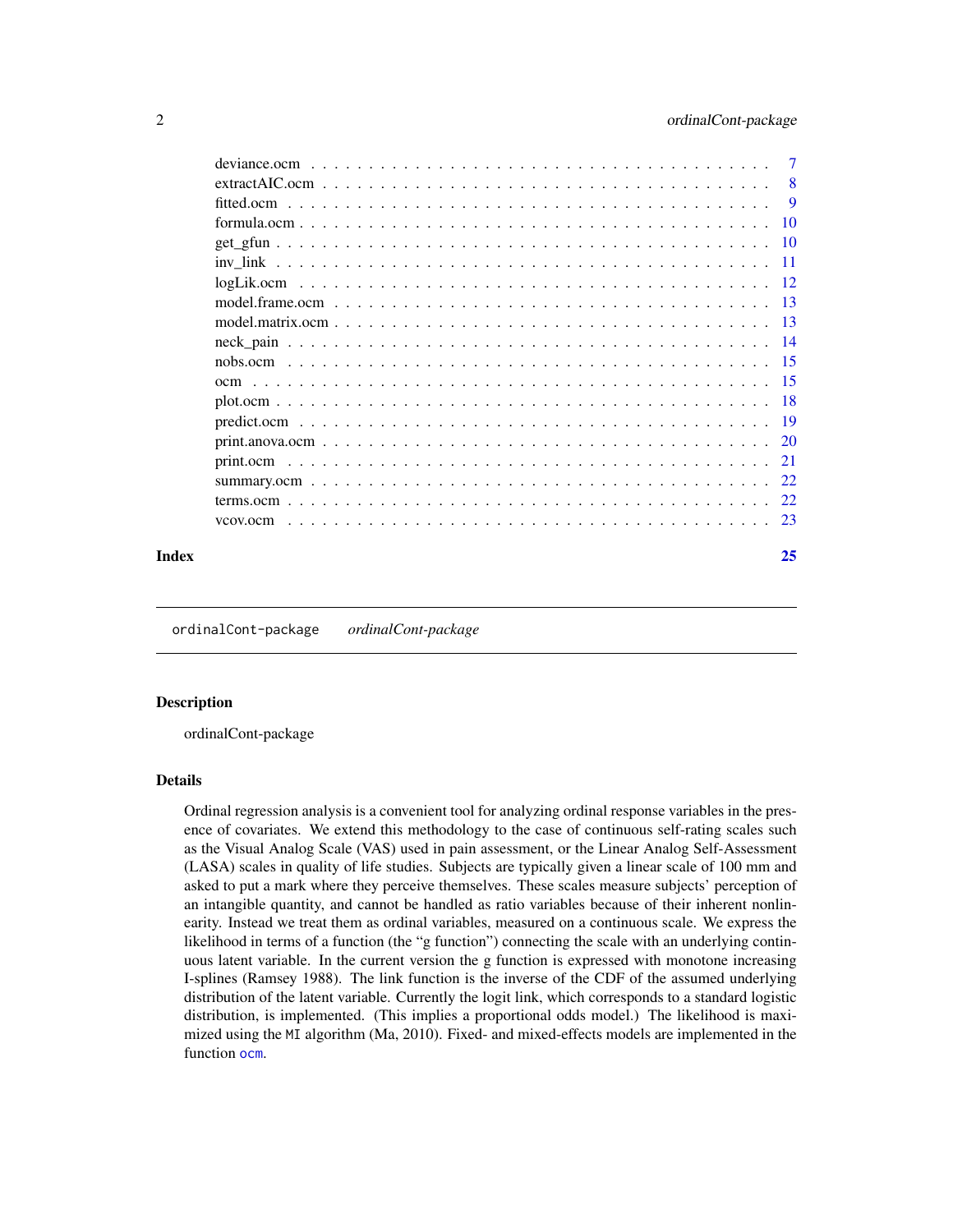#### <span id="page-2-0"></span>anova.ocm 3

#### Author(s)

Maurizio Manuguerra, Gillian Heller

#### References

Manuguerra M, Heller GZ, Ma J (2017). Semi-parametric Ordinal Regression Models for Continuous Scales, *Proceedings of the 32nd International Workshop on Statistical Modelling*. July 3-7, 2017, Groningen, Netherlands.

Manuguerra M, Heller GZ (2010). Ordinal Regression Models for Continuous Scales, *The International Journal of Biostatistics*: 6(1), Article 14.

Heller, GZ, Manuguerra M, Chow R (2016). How to analyze the Visual Analogue Scale: Myths, truths and clinical relevance, *Scandinavian Journal of Pain*, Volume 13, 67 - 75

Ma, J. (2010). Positively Constrained Multiplicative Iterative Algorithm for Maximum Penalized Likelihood Tomographic Reconstruction, *Nuclear Science* 57 (1): 181-92.

Ramsay, J. O. (1988). Monotone regression splines in action. *Statistical science*, 425-441.

<span id="page-2-1"></span>anova.ocm *Anova method for Continuous Ordinal Fits*

#### **Description**

Comparison of continuous ordinal models using likelihood ratio tests.

#### Usage

```
## S3 method for class 'ocm'
anova(object, ...)
```
#### **Arguments**

| object   | an object of class ocm             |
|----------|------------------------------------|
| $\cdots$ | one or more additional ocm objects |

#### Details

Likelihood ratio testing of nested models is performed.

#### Value

The method returns an object of class anova.ocm and data.frame, reporting for each model, in hierarchical order:

| no.par | number of parameters         |
|--------|------------------------------|
| AIC.   | Akaike information criterion |
| loglik | log-likelihood               |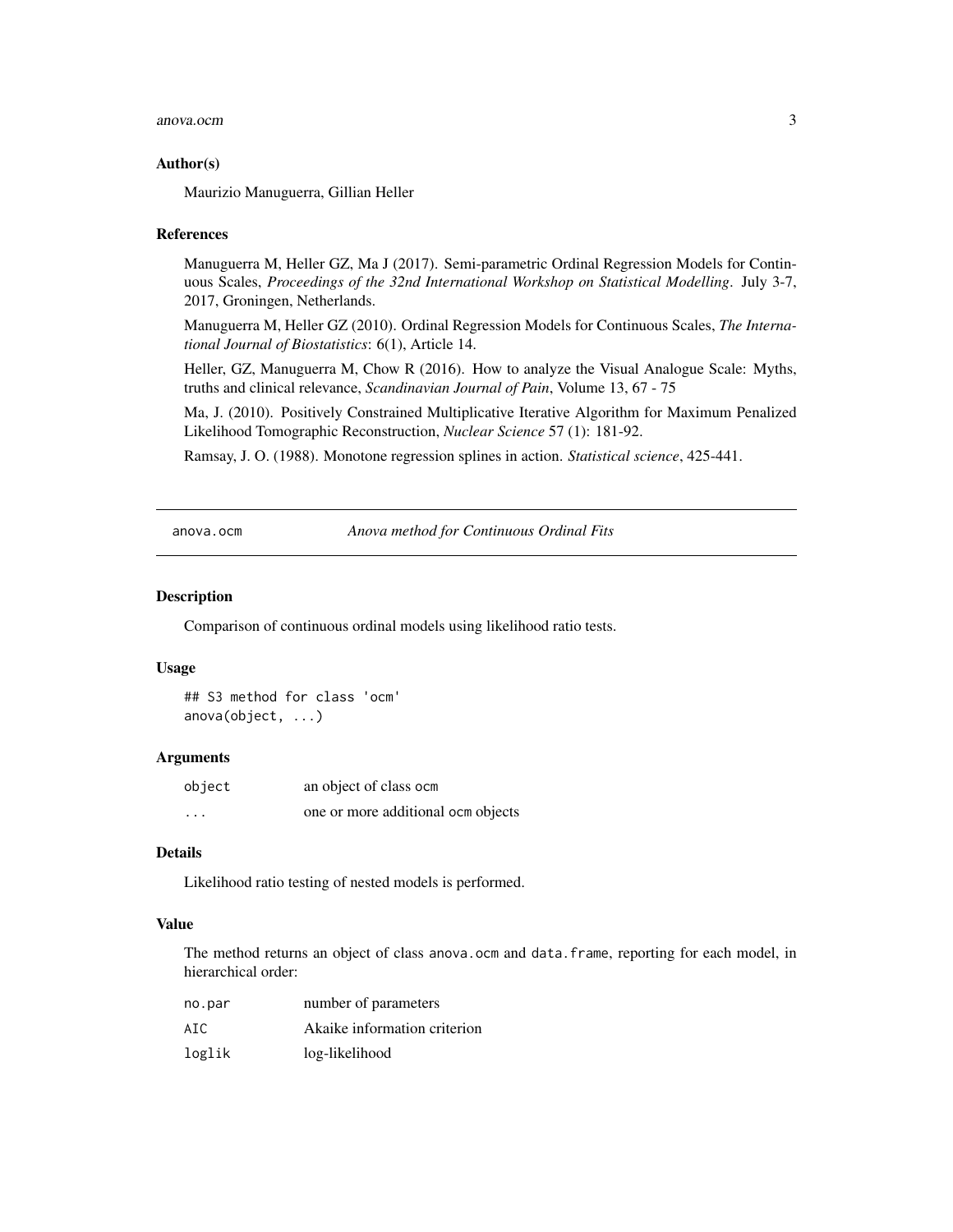<span id="page-3-0"></span>

| LR.stat    | likelihood ratio statistic                                        |
|------------|-------------------------------------------------------------------|
| df         | difference in the degrees of freedom in the models being compared |
| Pr(>Chisq) | p-value from the likelihood ratio test                            |

# Author(s)

Maurizio Manuguerra, Gillian Heller @seealso [ocm](#page-14-1), [print.anova.ocm](#page-19-1)

# Examples

```
## Not run:
fit.overall <- ocm(overall \sim cycleno + bsa + treatment, data=ANZ0001.sub, scale=c(0,100))
anova(fit.overall, update(fit.overall, .~. + age))
```
## End(Not run)

ANZ0001 *ANZ0001 trial*

# **Description**

The complete ANZ0001 trial data set

#### Usage

data(ANZ0001)

# Format

A data frame with 2473 rows and 11 variables

# Details

The ANZ0001 trial, conducted by the ANZ Breast Cancer Trials Group, is an unblinded, multicentre, randomized trial with three chemotherapy treatment arms, concluded in 2005 (Stockler et al 2007). Health-related quality of life measures (Overall quality of life, Physical Well-Being, Mood, Pain, Nausea and Vomiting, Appetite) are assessed at each chemotherapy treatment cycle, from randomization until disease progression, when treatment is interrupted. The treatments Intermittent Capecitabine (IC) and Continuous Capecitabine (CC) are compared with the standard combination treatment CMF, each with its own protocol. There is no maximum duration of treatment, but it is interrupted on disease progression, or when patient intolerance or unacceptable toxicity are recorded. The data set is extracted from the ANZ0001 trial and contains information from 292 patients with complete quality of life measurements.

The variables are as follows:

| randno  | patient ID number                |
|---------|----------------------------------|
| cycleno | chemotherapy cycle number        |
| age     | age of patient at entry to study |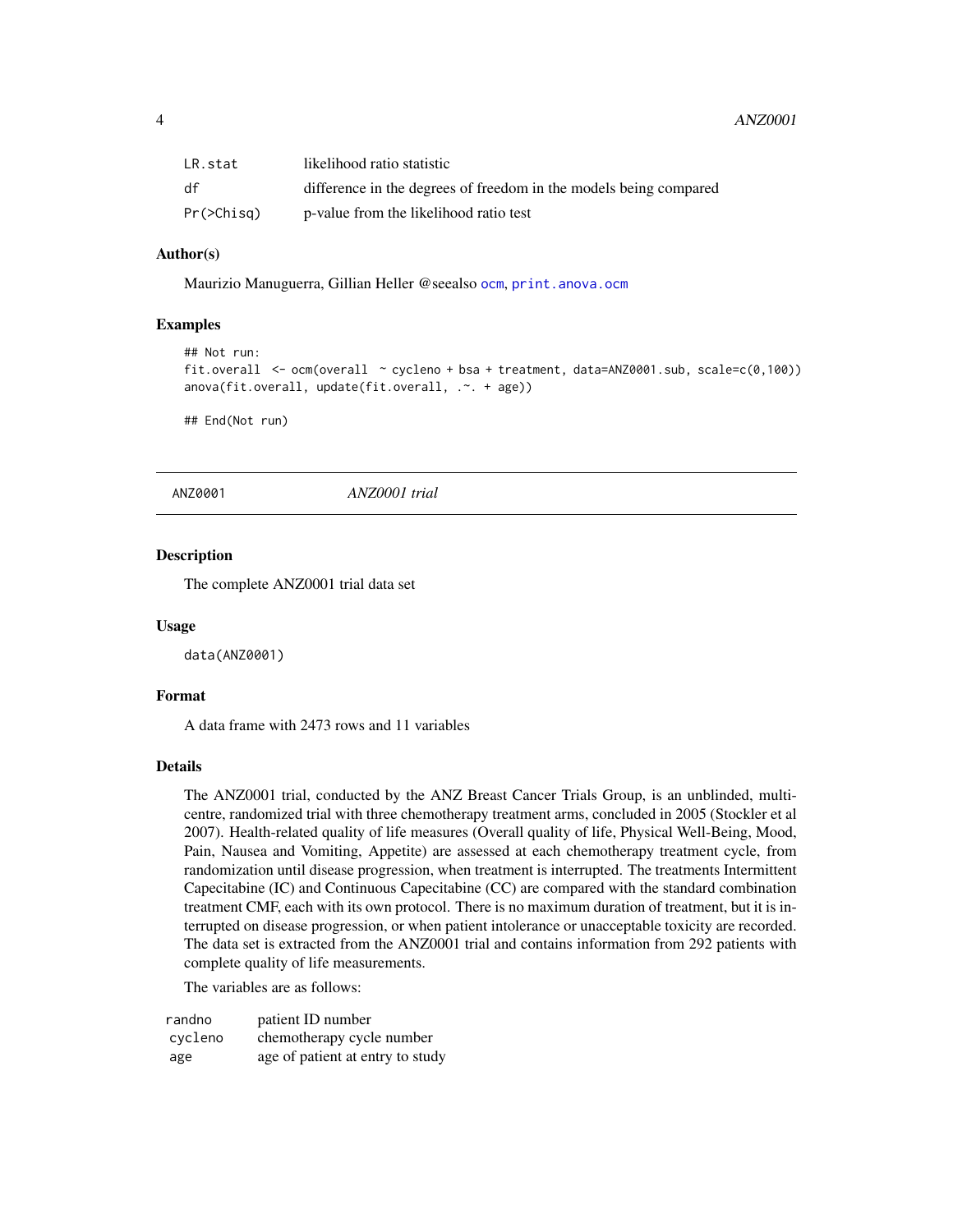# <span id="page-4-0"></span>ANZ0001.sub 5

| bsa       | Body Surface Area $(m^2)$                                                                  |
|-----------|--------------------------------------------------------------------------------------------|
| treatment | treatment received by patient $(1,2,3)$                                                    |
| overall   | Overall quality of life as recorded by the patient on a LASA scale, normalized to $(0, 1)$ |
| phys      | Physical Well-Being as recorded by the patient on a LASA scale, normalized to $(0, 1)$     |
| mood      | Mood as recorded by the patient on a LASA scale, normalized to $(0, 1)$                    |
| pain      | Pain as recorded by the patient on a LASA scale, normalized to $(0, 1)$                    |
| nausvom   | Nausea and Vomiting as recorded by the patient on a LASA scale, normalized to $(0, 1)$     |
| appetite  | Appetite as recorded by the patient on a LASA scale, normalized to $(0, 1)$                |

# References

Stockler, M., T. Sourjina, P. Grimison, V. Gebski, M. Byrne, V. Harvey, P. Francis et al. "A randomized trial of capecitabine (C) given intermittently (IC) rather than continuously (CC) compared to classical CMF as first-line chemotherapy for advanced breast cancer (ABC)." In *ASCO Annual Meeting Proceedings*, vol. 25, no. 18\_suppl, p. 1031. 2007.

ANZ0001.sub *ANZ0001 trial subset*

#### Description

A subset from the ANZ0001 trial data set

#### Usage

data(ANZ0001.sub)

# Format

A data frame with 428 rows and 11 variables

#### Details

The ANZ0001 trial, conducted by the ANZ Breast Cancer Trials Group, is an unblinded, multicentre, randomized trial with three chemotherapy treatment arms, concluded in 2005 (Stockler et al 2007). Health-related quality of life measures (Overall quality of life, Physical Well-Being, Mood, Pain, Nausea and Vomiting, Appetite) are assessed at each chemotherapy treatment cycle, from randomization until disease progression, when treatment is interrupted. The treatments Intermittent Capecitabine (IC) and Continuous Capecitabine (CC) are compared with the standard combination treatment CMF, each with its own protocol. There is no maximum duration of treatment, but it is interrupted on disease progression, or when patient intolerance or unacceptable toxicity are recorded. The data set is extracted from the ANZ0001 trial and contains information from a subset of 292 patients with complete quality of life measurements, limited to cycle numbers 0 and 5.

The variables are as follows:

randno patient ID number cycleno chemotherapy cycle number, either 0 (initial assessment) or 1 (fifth cycle).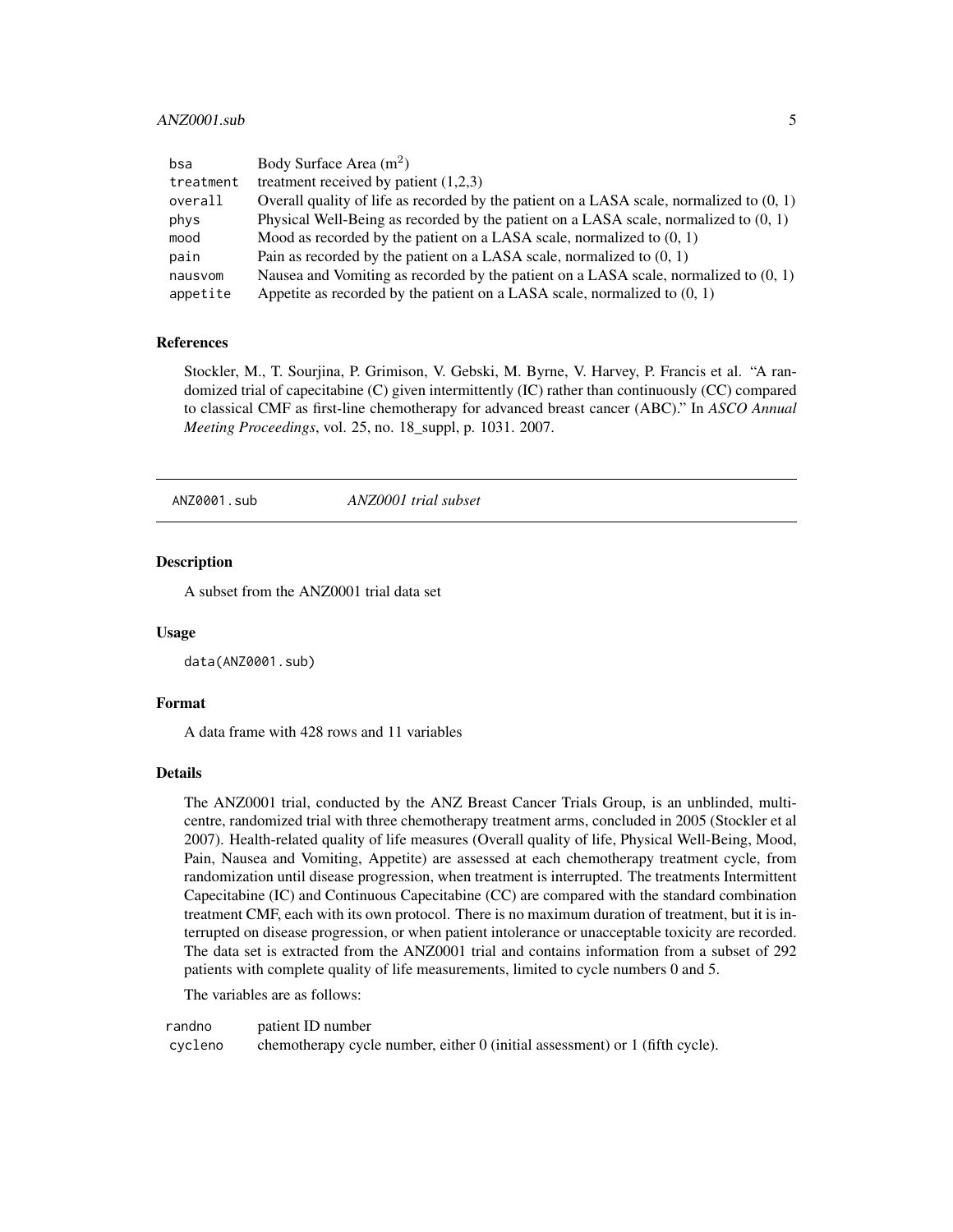<span id="page-5-0"></span>6 coef.ocm coef.com coef.com coef.com coef.com coef.com coef.com coef.com coef.com

| age<br>bsa | age of patient at entry to study<br>Body Surface Area $(m2)$                               |
|------------|--------------------------------------------------------------------------------------------|
| treatment  | treatment received by patient $(1,2,3)$                                                    |
| overall    | Overall quality of life as recorded by the patient on a LASA scale, normalized to $(0, 1)$ |
| phys       | Physical Well-Being as recorded by the patient on a LASA scale, normalized to $(0, 1)$     |
| mood       | Mood as recorded by the patient on a LASA scale, normalized to $(0, 1)$                    |
| pain       | Pain as recorded by the patient on a LASA scale, normalized to $(0, 1)$                    |
| nausvom    | Nausea and Vomiting as recorded by the patient on a LASA scale, normalized to $(0, 1)$     |
| appetite   | Appetite as recorded by the patient on a LASA scale, normalized to $(0, 1)$                |

#### References

Stockler, M., T. Sourjina, P. Grimison, V. Gebski, M. Byrne, V. Harvey, P. Francis et al. "A randomized trial of capecitabine (C) given intermittently (IC) rather than continuously (CC) compared to classical CMF as first-line chemotherapy for advanced breast cancer (ABC)." In *ASCO Annual Meeting Proceedings*, vol. 25, no. 18\_suppl, p. 1031. 2007.

coef.ocm *Extract Model Coefficients*

#### Description

coef.ocm is the ordinalCont specific method for the generic function coef, which extracts model coefficients from objects of class ocm.

#### Usage

## S3 method for class 'ocm' coef(object, ...)

# Arguments

| object   | an object of class ocm, usually, a result of a call to ocm. |
|----------|-------------------------------------------------------------|
| $\cdots$ | further arguments passed to or from other methods.          |

# Value

A named numeric vector with the coefficients extracted from the model object.

#### Author(s)

Maurizio Manuguerra, Gillian Heller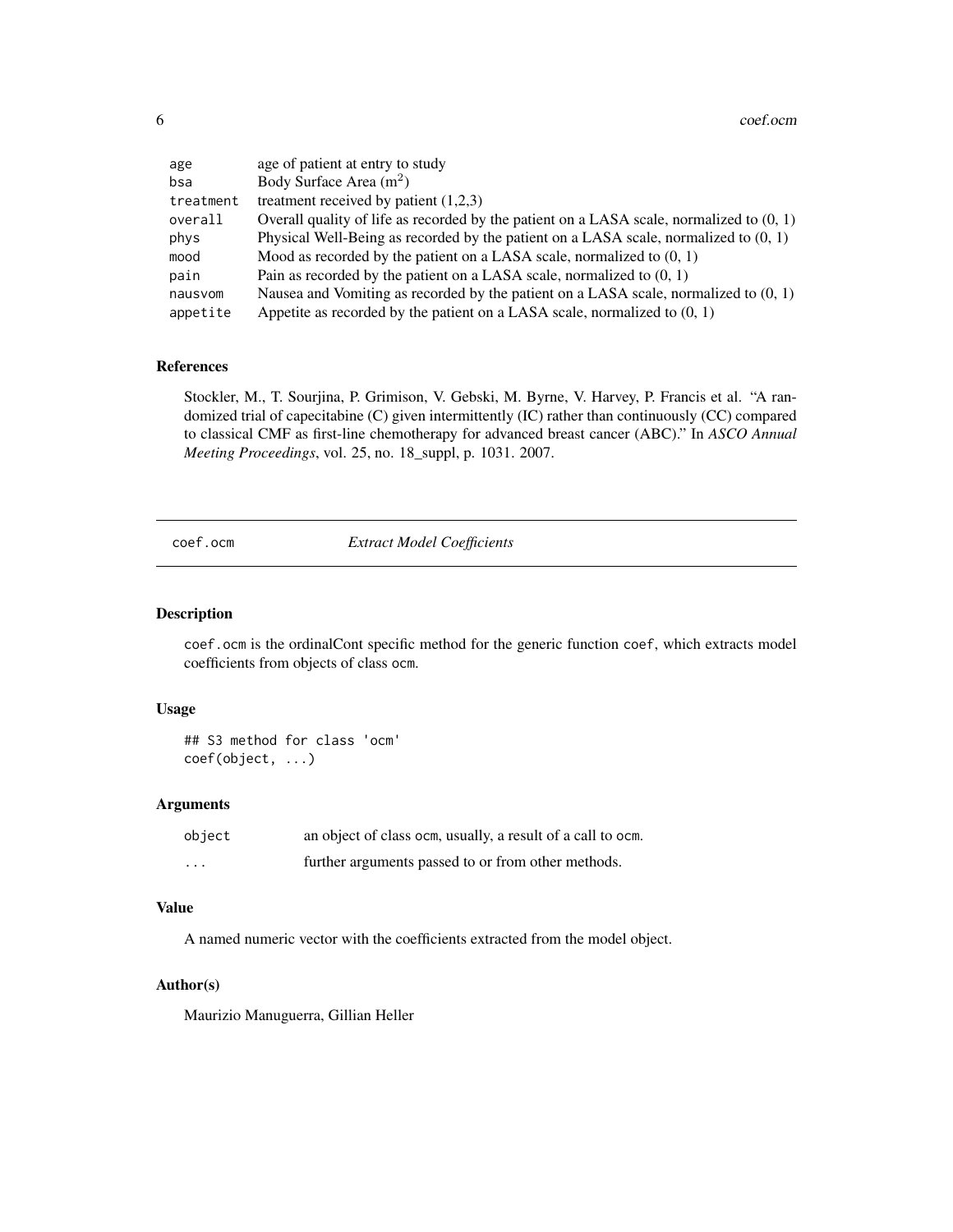<span id="page-6-0"></span>

Function to compute the derivatives of the link function needed by the algorithm

#### Usage

```
deriv_link(link = c("logit", "probit", "cloglog", "loglog", "cauchit"))
```
#### Arguments

link One of "logit" (default), "probit", "cloglog", "loglog" or "cauchit".

# Value

A list with the link function and the 1st, 2nd and 3rd derivatives with respect to the argument

| deviance.ocm | Extract the deviance from a fitted Continuous Ordinal Model |
|--------------|-------------------------------------------------------------|
|              |                                                             |

# Description

Extracts the absolute conditional deviance for a fitted ocm object

#### Usage

```
## S3 method for class 'ocm'
deviance(object, ...)
```
# Arguments

| object   | ocm object                                |
|----------|-------------------------------------------|
| $\cdots$ | further arguments to be passed to methods |

# Details

The deviance is computed as:

 $-2\ell$ 

where  $\ell$  is the conditional penalized log-likelihood.

#### Value

The value of the deviance extracted from object.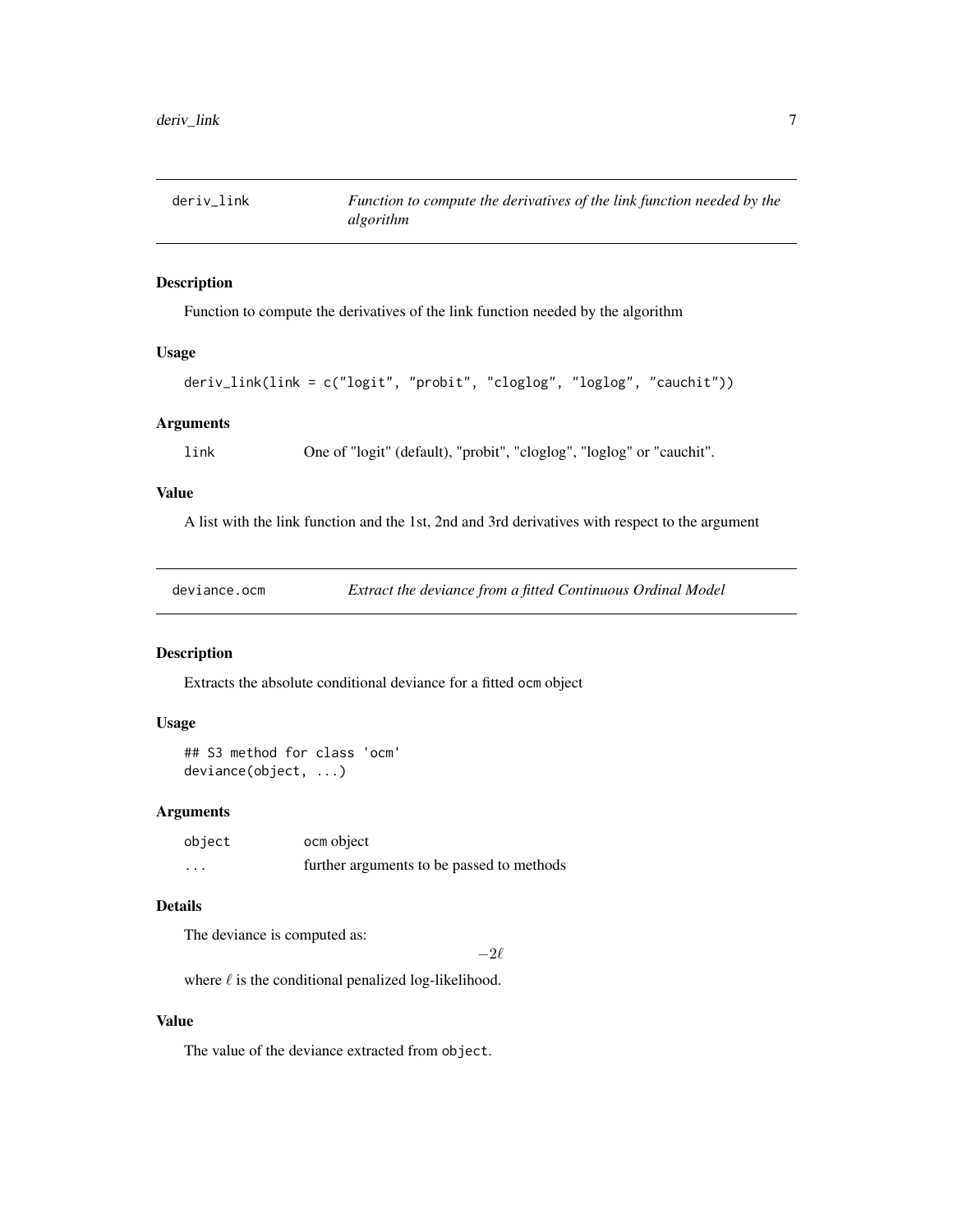# <span id="page-7-0"></span>Author(s)

Maurizio Manuguerra, Gillian Heller

#### See Also

[ocm](#page-14-1)

# Examples

```
## Not run:
fit.overall <- ocm(overall ~ cycleno + age + bsa + treatment, data=ANZ0001.sub, scale=c(0,100))
deviance(fit.overall)
```
## End(Not run)

extractAIC.ocm *Extract AIC from a fitted Continuous Ordinal Model*

# Description

Extracts the AIC for a fitted ocm object

#### Usage

## S3 method for class 'ocm'  $extractAIC(fit, scale = 0, k = 2, ...)$ 

#### Arguments

| fit       | ocm object                                                                                  |
|-----------|---------------------------------------------------------------------------------------------|
| scale     | parameter currently not used. For compatibility with general extract AIC method.            |
| k         | "weight" of the equivalent degrees of freedom (=: edf) in the AIC formula.<br>Defaults to 2 |
| $\ddotsc$ | further arguments to be passed to methods                                                   |

# Details

The generalized AIC is computed:

$$
-2\ell + k \cdot \textit{edf}
$$

where  $\ell$  is the log-likelihood, k=2 gives the AIC, and k=log(n) gives the BIC.

# Value

A numeric vector of length 2, with first and second elements giving

| edf |  | the "equivalent degrees of freedom" for the fitted model fit |
|-----|--|--------------------------------------------------------------|
|-----|--|--------------------------------------------------------------|

AIC the generalized AIC of ocm object fit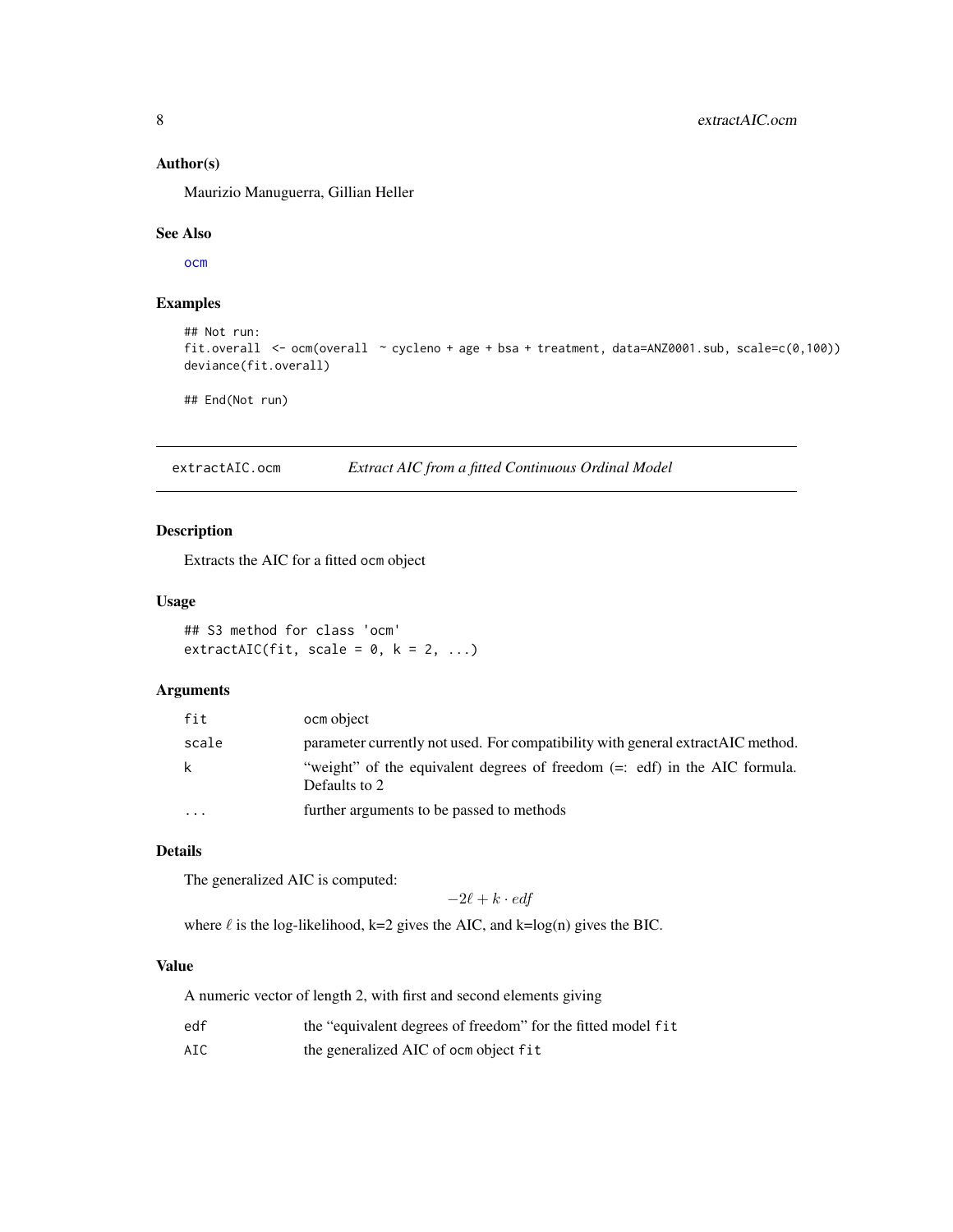#### <span id="page-8-0"></span>fitted.ocm 9

#### Author(s)

Maurizio Manuguerra, Gillian Heller

# References

Akaike, H (1983). Information measures and model selection, *Bulletin of the International Statistical Institute*, 50:277-290.

# See Also

[ocm](#page-14-1)

#### Examples

```
## Not run:
fit.overall <- ocm(overall ~ cycleno + age + bsa + treatment, data=ANZ0001.sub, scale=c(0,100))
extractAIC(fit.overall)
```
## End(Not run)

fitted.ocm *Extract Model Fitted Values*

# Description

fitted.ocm is the ordinalCont specific method for the generic function fitted, which computes model fitted from objects of class ocm.

# Usage

```
## S3 method for class 'ocm'
fitted(object, ...)
```
# Arguments

| object   | an object of class ocm, usually, a result of a call to ocm. |
|----------|-------------------------------------------------------------|
| $\cdots$ | further arguments passed to or from other methods.          |

#### Details

An object of class ocm is used to compute the probability densities of the continuous ordinal score. The fitted values are the means of such probability density functions. The output is scaled following the original scale of the scores.

# Value

Fitted values computed from object.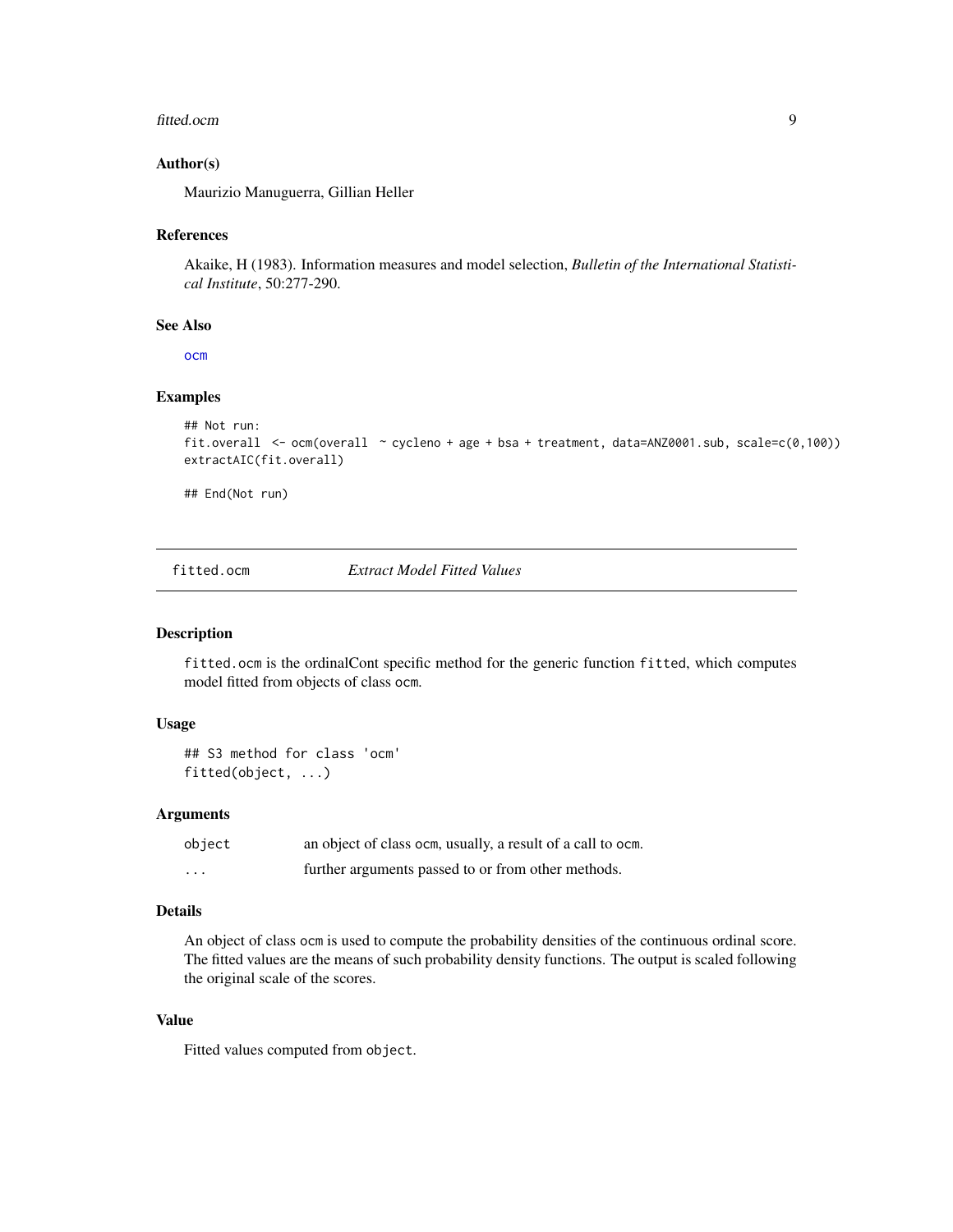# <span id="page-9-0"></span>Author(s)

Maurizio Manuguerra, Gillian Heller

formula.ocm *Model Formulae*

#### Description

formula.ocm is the ordinalCont specific method for the generic function formula, which extracts the model formula from objects of class ocm.

# Usage

```
## S3 method for class 'ocm'
formula(x, ...)
```
# Arguments

| X        | an object of class ocm, usually, a result of a call to ocm. |
|----------|-------------------------------------------------------------|
| $\cdots$ | further arguments passed to or from other methods.          |

#### Value

A symbolic model formula extracted from the model object.

#### Author(s)

Maurizio Manuguerra, Gillian Heller

get\_gfun *Estimated g function for a Fitted Model Object*

# Description

Calculates the estimated g function for a fitted ocm object

#### Usage

```
get_gfun(object, ...)
## S3 method for class 'ocm'
get_gfun(object, ...)
```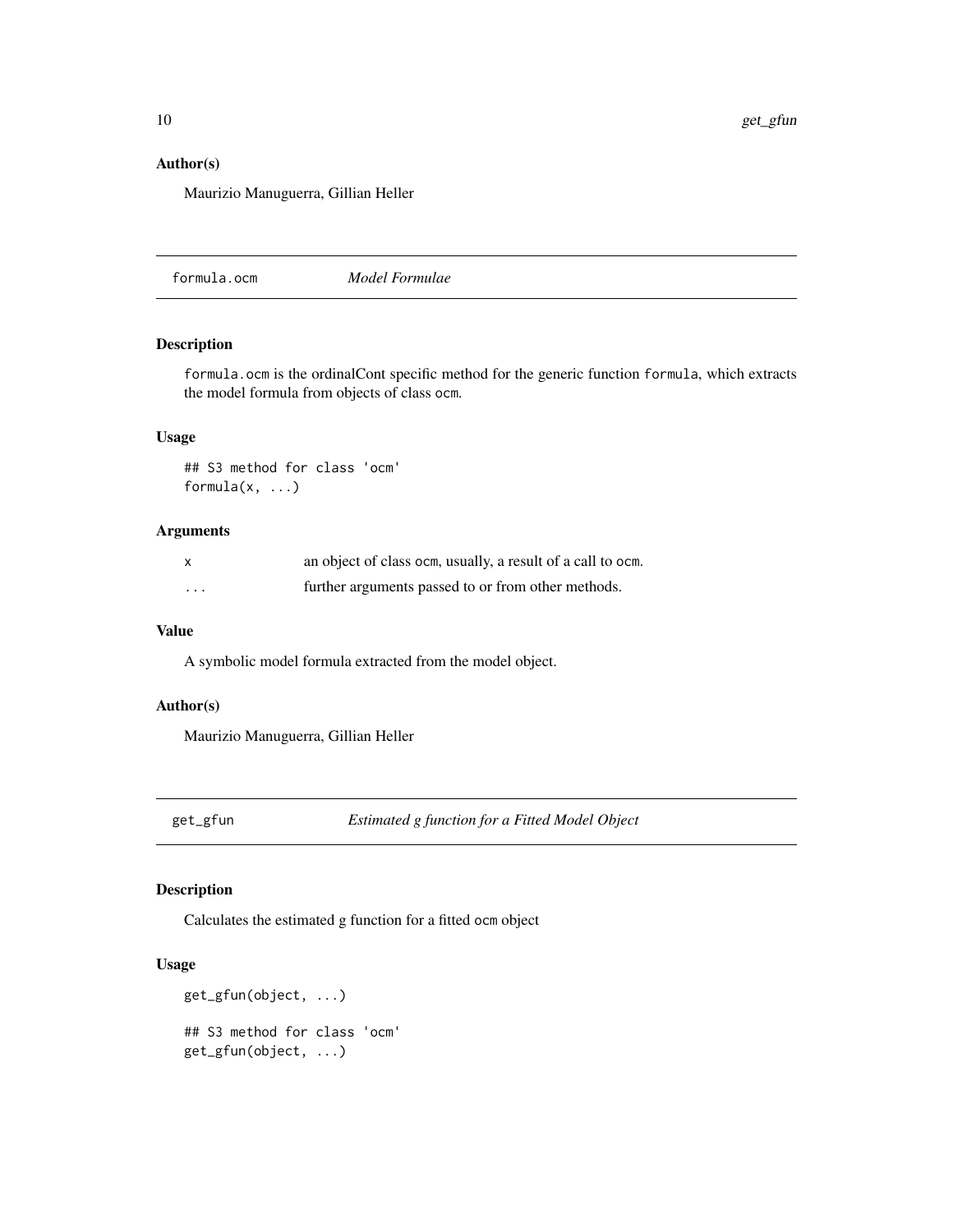#### <span id="page-10-0"></span>inv\_link 11

# Arguments

| object   | an ocm object                             |
|----------|-------------------------------------------|
| $\cdots$ | further arguments to be passed to methods |

# Value

a dataframe containing four columns: the values of the score v, the estimated g function and the 95%CIs

NULL

# Author(s)

Maurizio Manuguerra, Gillian Heller

# See Also

[ocm](#page-14-1)

# Examples

```
## Not run:
fit.overall <- ocm(overall ~ cycleno + age + bsa + treatment, data=ANZ0001.sub, scale=c(0,100))
get_gfun(fit.overall)
```
## End(Not run)

# inv\_link *Function to compute inverse link functions*

#### Description

Function to compute inverse link functions

# Usage

```
inv_link(link = c("logit", "probit", "cloglog", "loglog", "cauchit"))
```
#### Arguments

link One of "logit" (default), "probit", "cloglog", "loglog" or "cauchit".

# Value

A list with the link function and the 1st, 2nd and 3rd derivatives with respect to the argument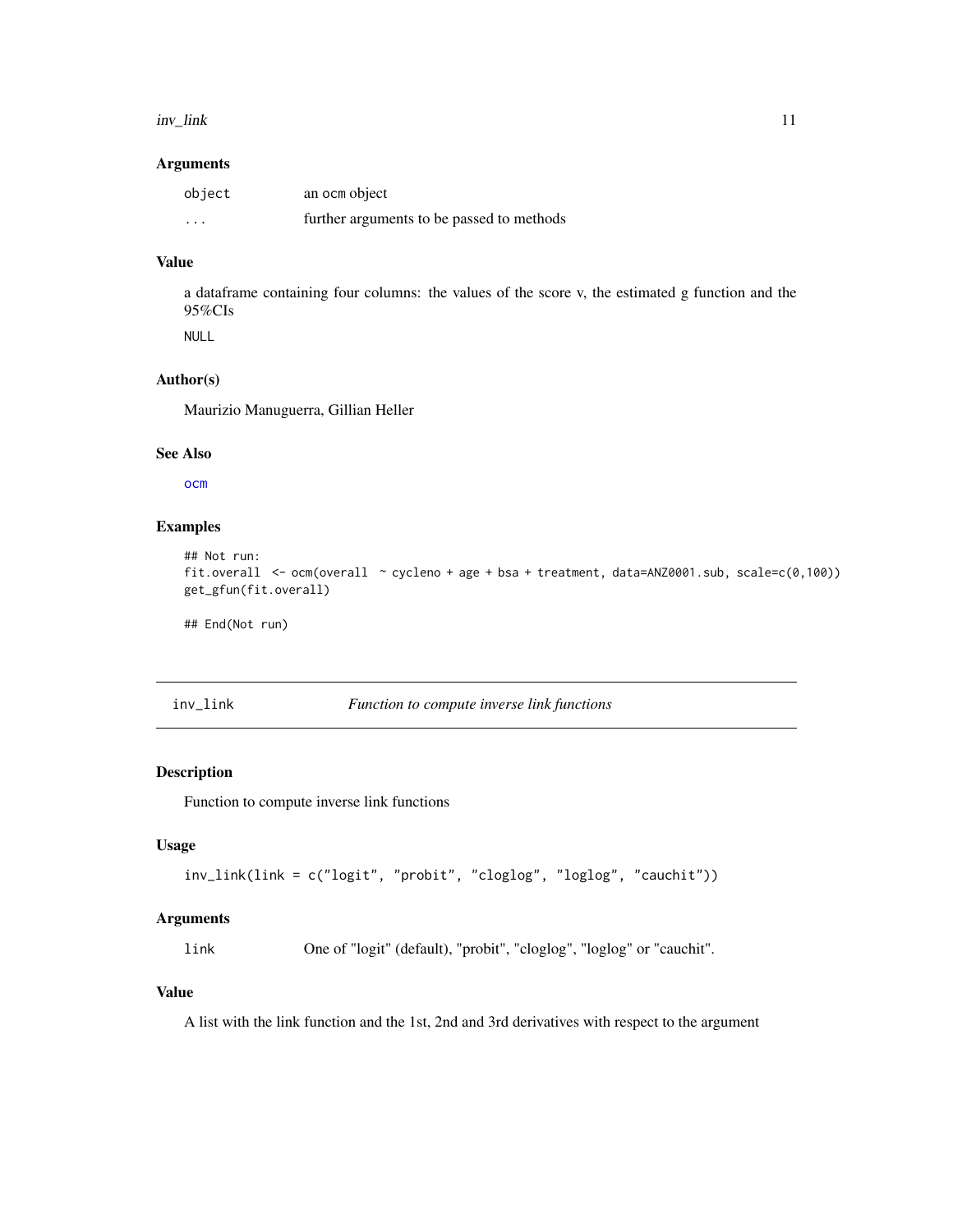<span id="page-11-0"></span>

Extracts the log-likelihood for a fitted ocm object

# Usage

## S3 method for class 'ocm' logLik(object, ...)

# Arguments

| object   | an ocm object                             |
|----------|-------------------------------------------|
| $\cdots$ | further arguments to be passed to methods |

# Value

The log-likelihood of an ocm object. This is a number with attributes

| df    | estimated degrees of freedom for the fitted model object. When the model<br>maximizes the penalized likelihood, i.e. smoothing is involved in the g function<br>or the formula contains random effects, the effective degrees of freedom are<br>returned. |
|-------|-----------------------------------------------------------------------------------------------------------------------------------------------------------------------------------------------------------------------------------------------------------|
| nobs  | number of observations used in the fitted model object                                                                                                                                                                                                    |
| class | class of the returned object: logLik.ocm                                                                                                                                                                                                                  |

# Author(s)

Maurizio Manuguerra, Gillian Heller

# See Also

[ocm](#page-14-1)

# Examples

```
## Not run:
fit.overall <- ocm(overall ~ cycleno + age + bsa + treatment, data=ANZ0001.sub, scale=c(0,100))
logLik(fit.overall)
```
## End(Not run)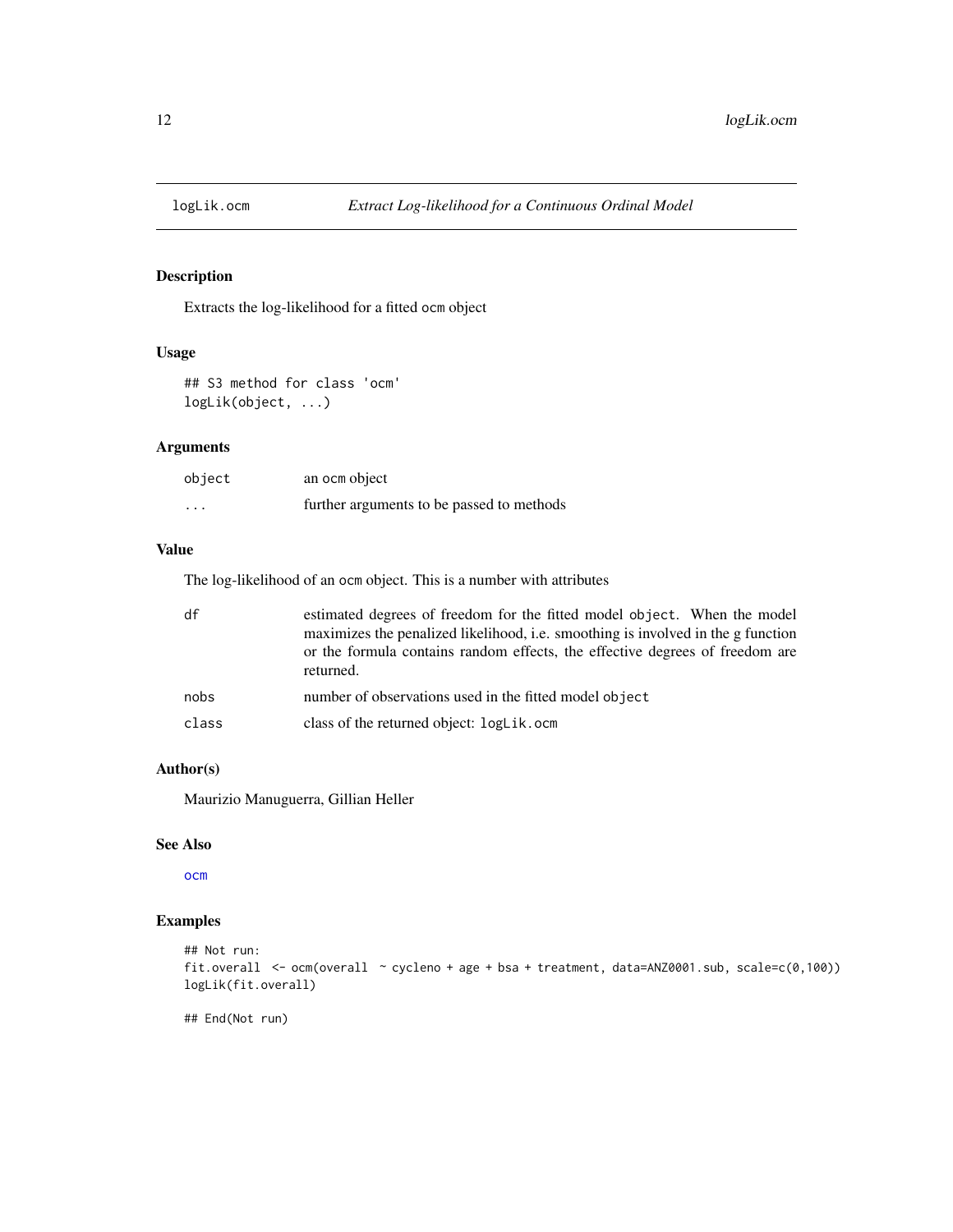<span id="page-12-0"></span>model.frame.ocm is the ordinalCont specific method for the generic function model.frame, which return a [data.frame](#page-0-0) with the variables needed to use formula and any ... arguments.

# Usage

```
## S3 method for class 'ocm'
model.frame(formula, data, random.terms = TRUE, ...)
```
# Arguments

| formula      | a model formula                                                                                    |
|--------------|----------------------------------------------------------------------------------------------------|
| data         | a data frame containing the variables in formula.                                                  |
| random.terms | a logical indicating if random terms have to be included in the terms object.<br>Defaults to TRUE. |
| $\cdots$     | a mix of further arguments to pass to the default method.                                          |

# Value

A c("data.frame") with the variables needed to obtain object.

# Author(s)

Maurizio Manuguerra, Gillian Heller

model.matrix.ocm *Model Matrix*

# Description

model.matrix.ocm is the ordinalCont specific method for the generic function model.matrix, which extracts the model matrix from objects of class ocm.

# Usage

```
## S3 method for class 'ocm'
model.matrix(object, random.terms = TRUE, ...)
```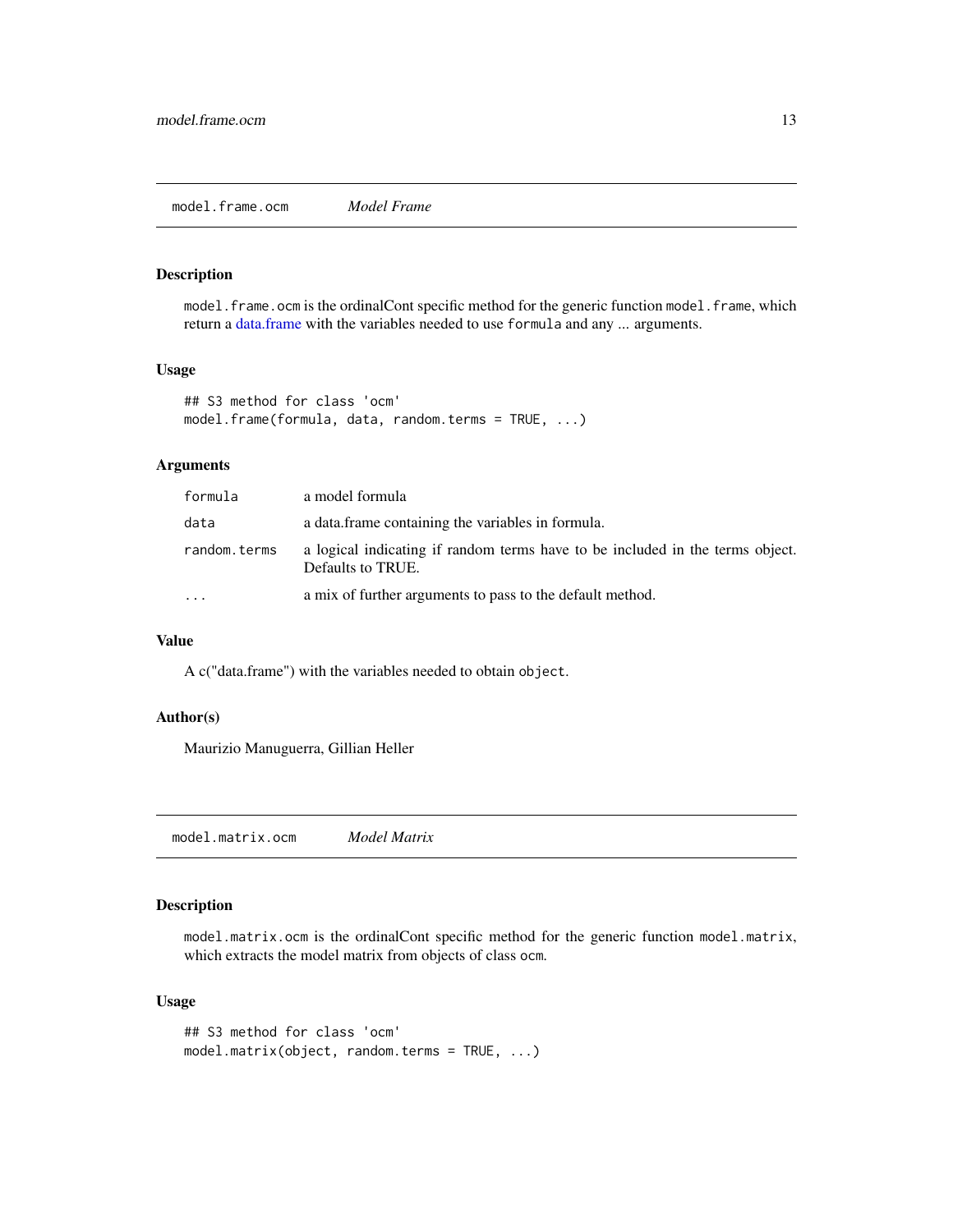#### <span id="page-13-0"></span>Arguments

| object       | an object of class ocm, usually, a result of a call to ocm.                                        |
|--------------|----------------------------------------------------------------------------------------------------|
| random.terms | a logical indicating if random terms have to be included in the terms object.<br>Defaults to TRUE. |
| $\ddotsc$    | further arguments passed to or from other methods.                                                 |

# Value

A design (or model) matrix with the variables needed to obtain the object x, e.g., by expanding factors to a set of dummy variables and expanding interactions similarly.

#### Author(s)

Maurizio Manuguerra, Gillian Heller

neck\_pain *Neck pain data set*

#### Description

A subset from an Australian chronic neck pain study

#### Usage

data(neck\_pain)

#### Format

A data frame with 264 rows and 4 variables

# Details

A randomized, double-blind, placebo-controlled study of low-level laser therapy (LLLT) in 88 subjects with chronic neck pain was conducted with the aim of determining the efficacy of 300 mW, 830 nm laser in the management of chronic neck pain. Subjects were randomized to receive a course of 14 treatments over 7 weeks with either active or sham laser to tender areas in the neck. The primary outcome measure was change in a 10 cm Visual Analogue Scale (VAS) for pain. Measurements were taken at baseline, at the end of 7 weeks\' treatment and 12 weeks from baseline.

The variables are as follows:

| id | patient ID number |  |
|----|-------------------|--|
|----|-------------------|--|

- vas Neck pain as recorded by the patient on a VAS scale, normalized to (0, 1)
- laser laser treatment received by patient, either 1 (active) or 2 (placebo)

time the measurement time, either 1 (initial assessment), 2 (after 7 weeks) or 3 (after 12 weeks).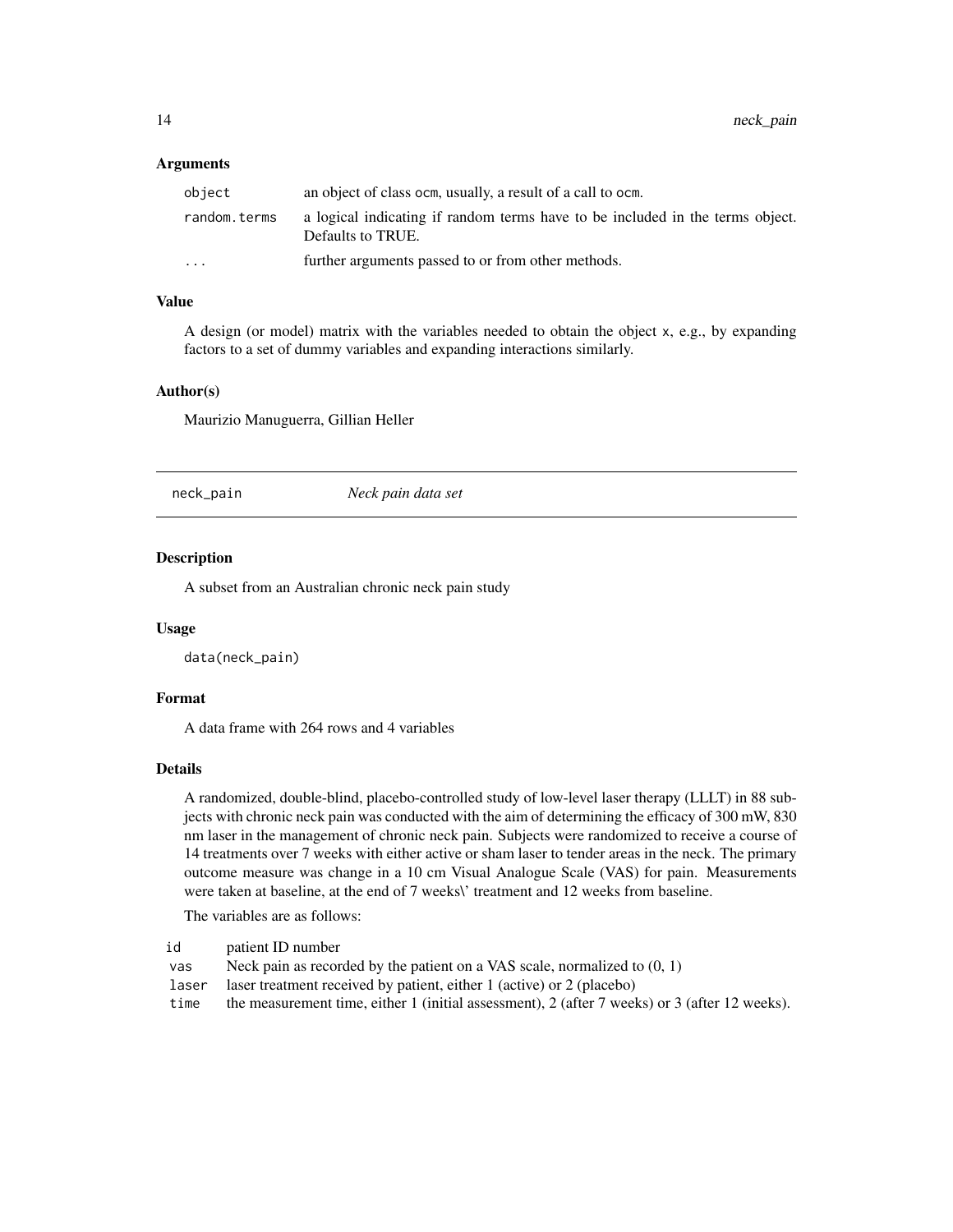#### <span id="page-14-0"></span>nobs.ocm and 15

#### References

Chow RT, Heller GZ, Barnsley L (2006). "The effect of 300 mW, 830 nm laser on chronic neck pain: a double-blind, randomized, placebo-controlled study." Pain, 124(1-2), 201-10. doi:16806710.

nobs.ocm *Extract Model Coefficients*

#### Description

nobs.ocm is the ordinalCont specific method for the generic function nobs, which returns number of observations from objects of class ocm.

#### Usage

## S3 method for class 'ocm' nobs(object, ...)

#### Arguments

| object | an object of class ocm, usually, a result of a call to ocm. |
|--------|-------------------------------------------------------------|
| .      | further arguments passed to or from other methods.          |

# Value

The (numeric) number of observations in the model object.

#### Author(s)

Maurizio Manuguerra, Gillian Heller

<span id="page-14-1"></span>

ocm *Ordinal regression for continuous scales*

#### Description

Continuous ordinal regression with logit link using I-splines to model the g function.

# Usage

```
ocm(formula, data = NULL, scale = NULL, weights, link = c("logit",
  "probit", "cloglog", "loglog", "cauchit"), niters = c(500, 500),
  conv\_crit = 0.01, n.int.knots = NULL, order = 4, lambdas = NA)
```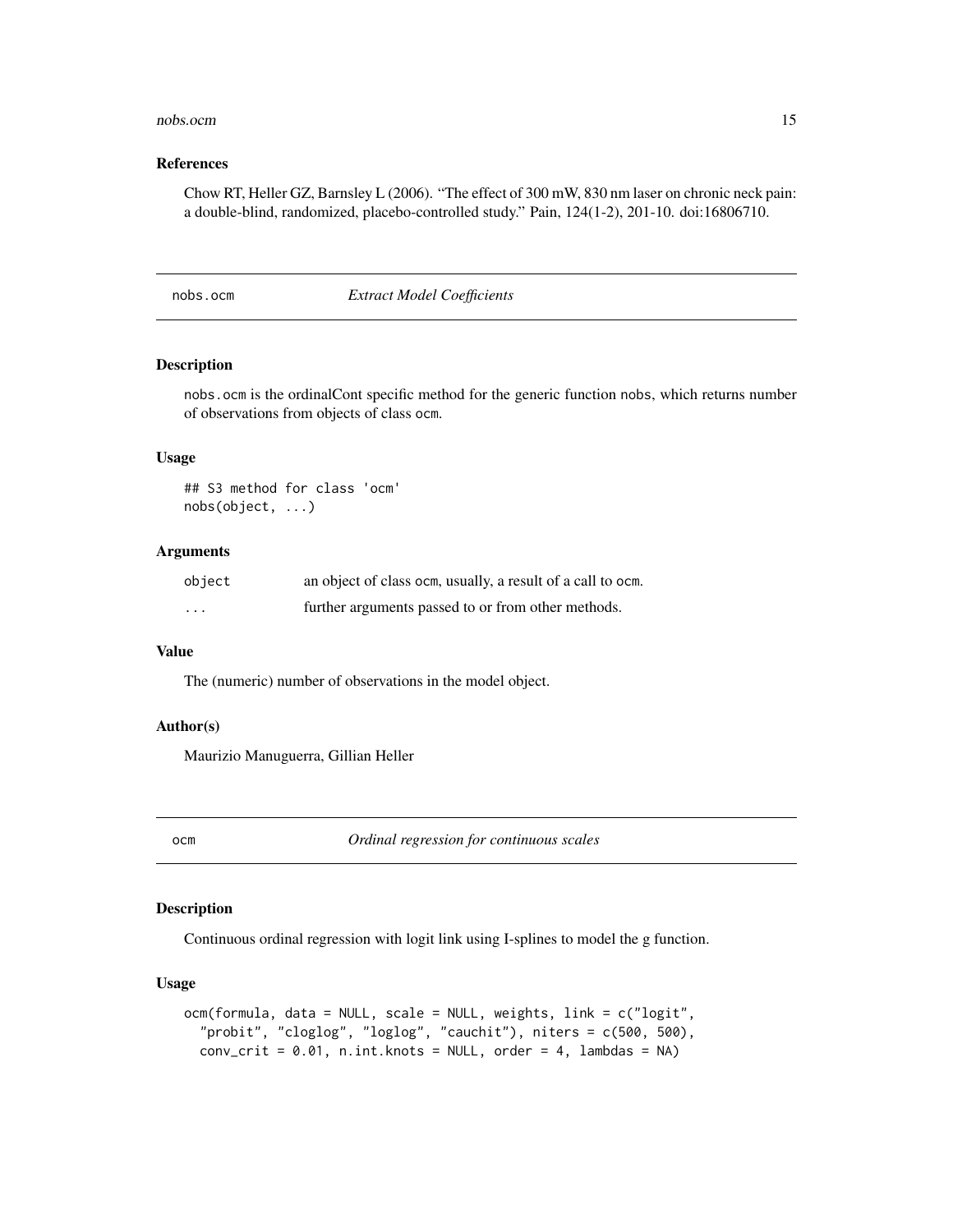# Arguments

| formula     | a formula expression as for regression models, of the form response $\sim$ predictors.<br>Only fixed effects are supported. The model must have an intercept: attempts to<br>remove one will lead to a warning and will be ignored.                                                                                                                                                                                                                                                                                    |
|-------------|------------------------------------------------------------------------------------------------------------------------------------------------------------------------------------------------------------------------------------------------------------------------------------------------------------------------------------------------------------------------------------------------------------------------------------------------------------------------------------------------------------------------|
| data        | an optional data frame in which to interpret the variables occurring in the for-<br>mulas                                                                                                                                                                                                                                                                                                                                                                                                                              |
| scale       | a vector of length 2 with the boundaries of the ordinal scale used. If not speci-<br>fied, the range of the data is used, and a warning is displayed.                                                                                                                                                                                                                                                                                                                                                                  |
| weights     | optional case weights in fitting. Defaults to 1.                                                                                                                                                                                                                                                                                                                                                                                                                                                                       |
| link        | link function, <i>i.e.</i> the type of location-scale distribution assumed for the latent<br>distribution. The default "logit" link gives the proportional odds model. Other<br>options are "logit", "probit", "cloglog", "loglog", "cauchit".                                                                                                                                                                                                                                                                         |
| niters      | a vector of length 2 with the maximimum number of external and internal it-<br>erations used in the fitting algorithm. The internal algorithm estimates the pa-<br>rameters of the model conditional on the current values of $\lambda$ s, the smoothing<br>parameters. The external algorithm estimates the values of $\lambda$ s conditional on the<br>current estimates of the parameters of the model. Default is c(500,500)                                                                                       |
| conv_crit   | the smoothing parameters $\lambda$ 's convergence criteria for the iterative process. De-<br>fault is $0.01$                                                                                                                                                                                                                                                                                                                                                                                                           |
| n.int.knots | the number of internal knots used to compute the spline bases. The default<br>(NULL) is round( $(n-1-order)*0.8$ ) if in the interval [8,15], and 8 or 15 otherwise.                                                                                                                                                                                                                                                                                                                                                   |
| order       | the order of the spline functions. The default is 4 (cubic splines).                                                                                                                                                                                                                                                                                                                                                                                                                                                   |
| lambdas     | NA (the default) or a vector of length equal to the number of smoothing terms,<br>including the g function and, optionally, the random effect terms and the smoot-<br>ers. If "lambdas" is a vector, each element $\lambda_i$ can be a number, in which case<br>the corresponding term is penalized using $\lambda_i$ as smoothing parameter, zero, in<br>which case the corresponding term is unpenalized, or NA, in which case the<br>value of $\lambda_i$ is estimated maximmizing the marginal posterior function. |

# Details

Fits a continuous ordinal regression model using penalized maximum likelihood. The model can contain fixed effects and optionally mixed effects and smoothers. The g function is estimated using monotone increasing I-splines, and the link function is the logit, implying the standard logistic distribution for the latent variable. Penalized maximum likelihood estimation is performed using the MI algorithm and the splines smoothing parameters are estimated maximizing the marginal posterior (details of the iterative process are printed out during the fit).

# Value

an object of type ocm with the components listed below. Parameter estimates are in coefficients.

| coefficients | parameter estimates                                                                                         |
|--------------|-------------------------------------------------------------------------------------------------------------|
| pars_obj     | an object of class ocmpars carrying the parameter estimates and other properties<br>of the regression terms |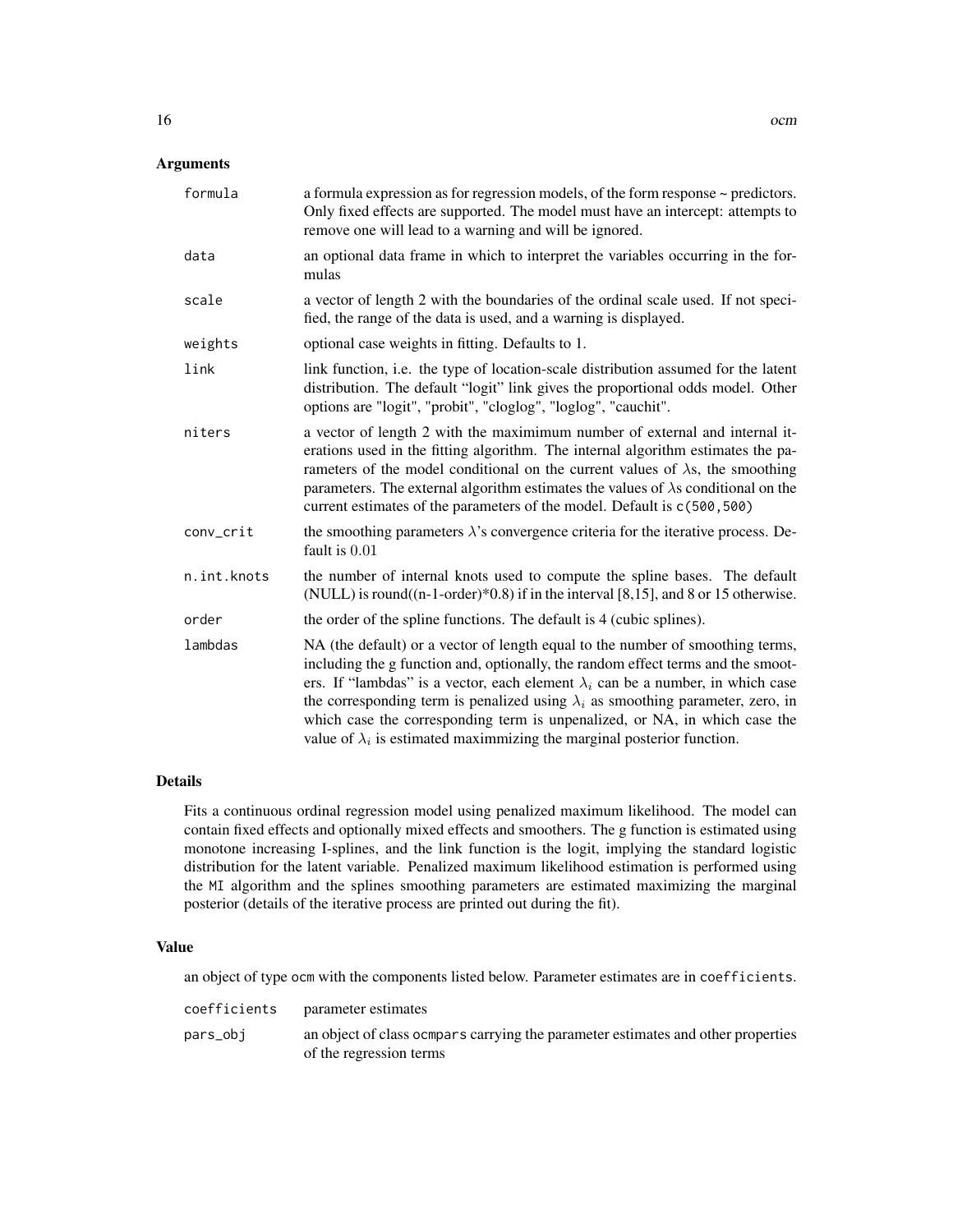ocm and the contract of the contract of the contract of the contract of the contract of the contract of the contract of the contract of the contract of the contract of the contract of the contract of the contract of the co

| <b>VCOV</b>  | variance-covariance matrix                                                                        |
|--------------|---------------------------------------------------------------------------------------------------|
| H            | the Hessian matrix                                                                                |
| logLik       | value of the log-likelihood at the estimated optimum                                              |
| penlogLik    | value of the lenalized log-likelihood at the estimated optimum                                    |
| $\mathsf{V}$ | vector of continuous scores                                                                       |
| sample.size  | sample size (can differ from the number of observations if the weights are dif-<br>ferent from 1) |
| edf          | estimated degrees of freedom                                                                      |
| df.residual  | the residual degrees of freedom                                                                   |
| nobs         | number of observations                                                                            |
| terms        | model terms                                                                                       |
| call         | call to fit the model                                                                             |
| data         | the data frame as in input, ordered by the outcome values                                         |
| model.frame  | the model. frame used in the fit                                                                  |
| model.matrix | the model matrix used in the fit                                                                  |
| weights      | case weights in fitting                                                                           |
| sorting      | the ordinal score v sorting vector                                                                |
| link         | link function used                                                                                |
| formula      | formula used                                                                                      |
| scale        | the boundaries of the ordinal scale used                                                          |
|              |                                                                                                   |

#### Author(s)

Maurizio Manuguerra, Gillian Heller

# References

Manuguerra M, Heller GZ (2010). Ordinal Regression Models for Continuous Scales, *The International Journal of Biostatistics*: 6(1), Article 14.

Manuguerra M, Heller GZ, Ma J (2017). Semi-parametric Ordinal Regression Models for Continuous Scales, *Proceedings of the 32nd International Workshop on Statistical Modelling*. July 3-7, 2017, Groningen, Netherlands.

#### Examples

```
fit.overall <- ocm(overall ~ cycleno + age + bsa + treatment, data=ANZ0001.sub, scale=c(0,100))
summary(fit.overall)
## Not run:
plot(fit.overall)
## Smoothers and complete data set
fit.overall.smooth <- ocm(overall ~ age + treatment : s(cycleno), data=ANZ0001, scale=c(0,100))
summary(fit.overall.smooth)
plot(fit.overall.smooth)
```
## End(Not run)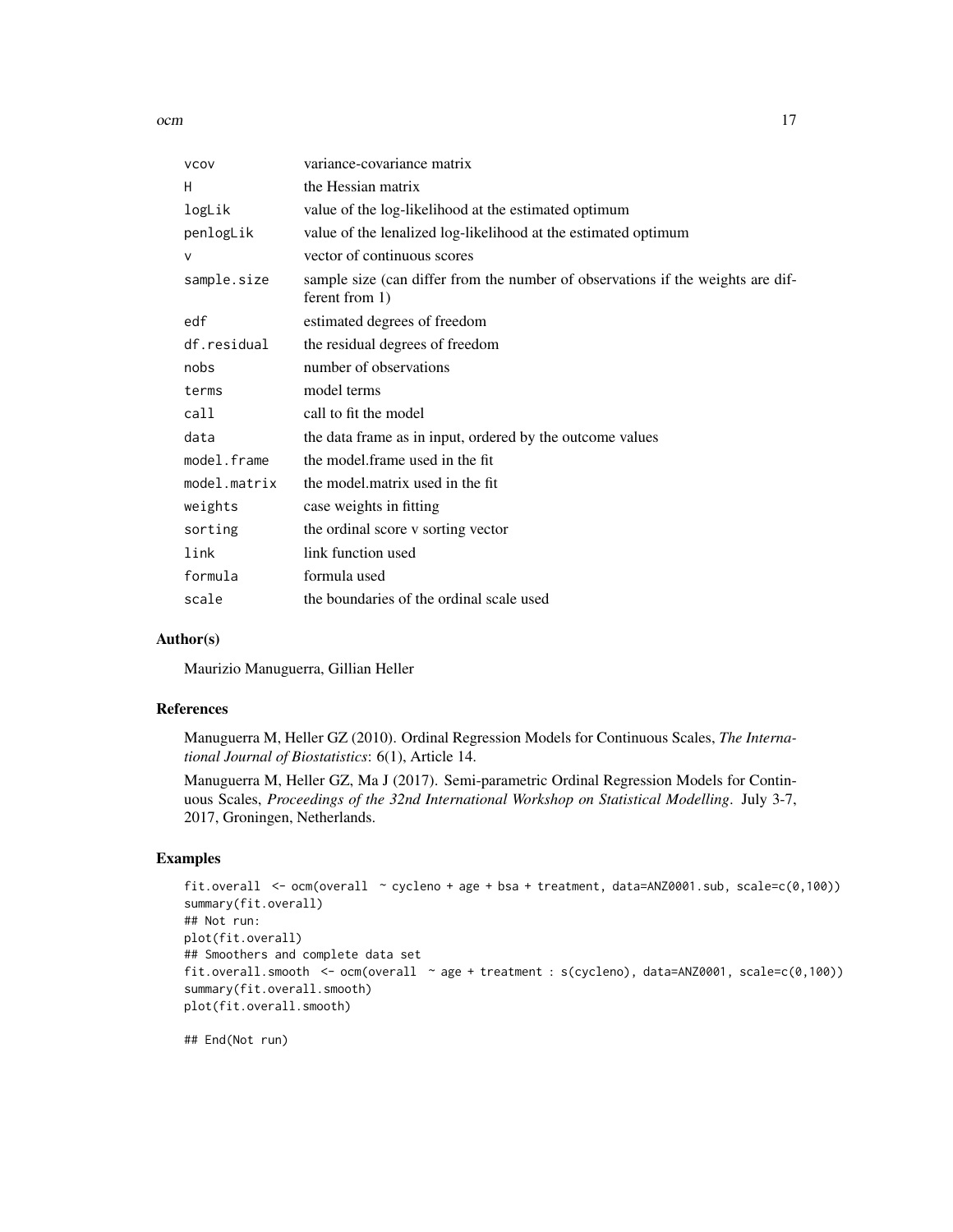<span id="page-17-0"></span>

Draws several summary and diagnostic plots, including the estimated g function, the estimated density function of the continuous ordinal score for the null model (no covariates), the histogram of the quantile residuals, the normal Q-Q plot and any smoother included in the model.

# Usage

```
## S3 method for class 'ocm'
plot(x, plot-only = NULL, CIs = c("vcov", "no","rnd.x.bootstrap", "fix.x.bootstrap", "param.bootstrap"), R = 100,
  main_gfun = "g function", main_density = "Density function when X=0",
  xlab = "Continuous ordinal scale [v]", CIcol = "lightblue",
  individual_{\text{plots}} = F, ...
```
# Arguments

| X                | an object of class ocm                                                                                                                                                                                                                                      |
|------------------|-------------------------------------------------------------------------------------------------------------------------------------------------------------------------------------------------------------------------------------------------------------|
| plot.only        | either NULL, in which case all plots are displayed, or a value among "gfun",<br>"quant_resid", "QQplot" or "smoother", in which case only the requested plot is<br>displayed.                                                                               |
| CIs              | method used for confidence bands for the g function. " $vcov$ " = Wald [default];<br>"no" = $no$ CIS; "rnd.x.bootstrap" = $random-x$ bootstrap; "fix.x.bootstrap"<br>$=$ bootstrap with fixed-x resampling; "param.bootstrap" $=$ parametric boot-<br>strap |
| R                | the number of bootstrap replicates. Ignored if CIs="no"                                                                                                                                                                                                     |
| main_gfun        | title of the g function plot. Defauts to "g function (95% CIs)"                                                                                                                                                                                             |
| main_density     | title of the density function plot. Defauts to "Density function when $X=0$ "                                                                                                                                                                               |
| xlab             | label of the x axis for the g function and the density plots. Defaults to "Contin-<br>uous ordinal scale [v]"                                                                                                                                               |
| CIcol            | color of the confidence interval bands. Defaults to "lightblue"                                                                                                                                                                                             |
| individual_plots |                                                                                                                                                                                                                                                             |
|                  | logical. If TRUE, every figure is drawn in a new window. If FALSE (default),<br>the first four figures are drawn in a 2-by-2 array.                                                                                                                         |
| $\cdots$         | further arguments passed to or from other methods                                                                                                                                                                                                           |

# Details

The estimated g function, quantile residual histogram and normal Q-Q plot of an ocm object are plotted. If smothers are included in the formula, the user has the option to plot them in the same graph or separately. If CIs is not "no", 95% confidence bands are also plotted.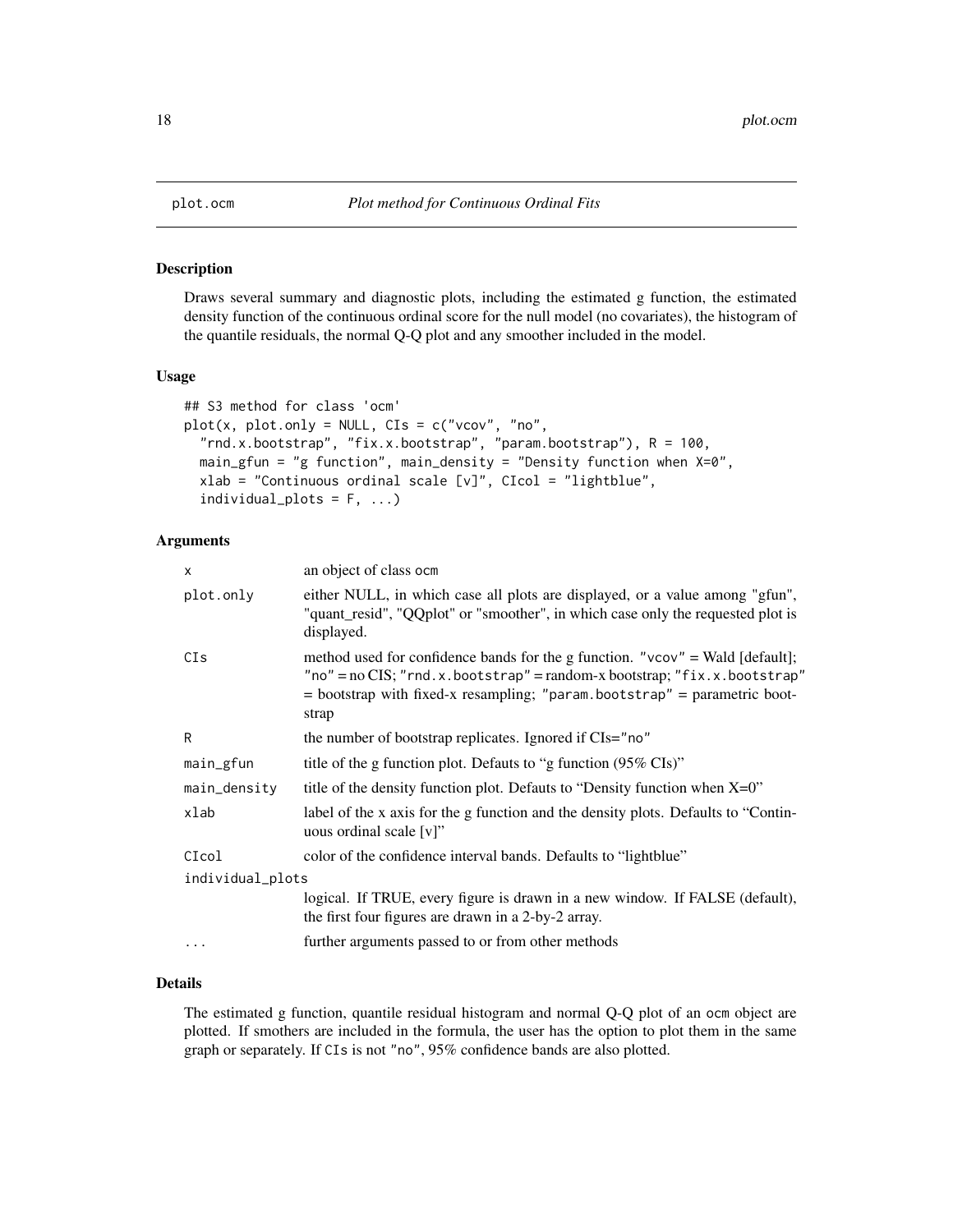# <span id="page-18-0"></span>predict.ocm 19

#### Author(s)

Maurizio Manuguerra, Gillian Heller

#### See Also

[ocm](#page-14-1)

# Examples

```
fit.overall <- ocm(overall ~ cycleno + age + bsa + treatment, data=ANZ0001.sub, scale=c(0,100))
plot(fit.overall, CIs="vcov")
## Not run:
plot(fit.overall, CIs="rnd.x.bootstrap", R=100)
plot(fit.overall, CIs="fix.x.bootstrap", R=100)
plot(fit.overall, CIs="param.bootstrap", R=100)
```
## End(Not run)

predict.ocm *Predict method for Continuous Ordinal Fits*

# Description

Predicted values based on ocm object

# Usage

```
## S3 method for class 'ocm'
predict(object, newdata = NULL, type = c("response",
  "density", "CDF", "quantile", "regressor", "exp_regressor", "hazard",
  "cum_hazard", "survival"), prob = 1:(K - 1)/K, K = 50, ...
```
#### Arguments

| object   | an object of class ocm, usually a result of a call to ocm                                                                                                                                                                                                              |
|----------|------------------------------------------------------------------------------------------------------------------------------------------------------------------------------------------------------------------------------------------------------------------------|
| newdata  | optionally, a data frame in which to look for variables with which to predict.<br>Note that all predictor variables should be present, having the same names as<br>the variables used to fit the model. If NULL, predictions are computed for the<br>original dataset. |
| type     | type of prediction. One of "response" (default), "density", "CDF", "quantile",<br>"regressor", "exp_regressor", "hazard", "cum_hazard" or "survival"                                                                                                                   |
| prob     | probabilities used to evaluate the quantile function (if type="quantile")                                                                                                                                                                                              |
| K.       | number of evenly spaced values of v over which the probability density is eval-<br>uated (if type="density" or type="CDF") or number of probabilities at which<br>the quantile function is evaluated (if type="quantile"). The default is 50.                          |
| $\ddots$ | further arguments passed to or from other methods                                                                                                                                                                                                                      |
|          |                                                                                                                                                                                                                                                                        |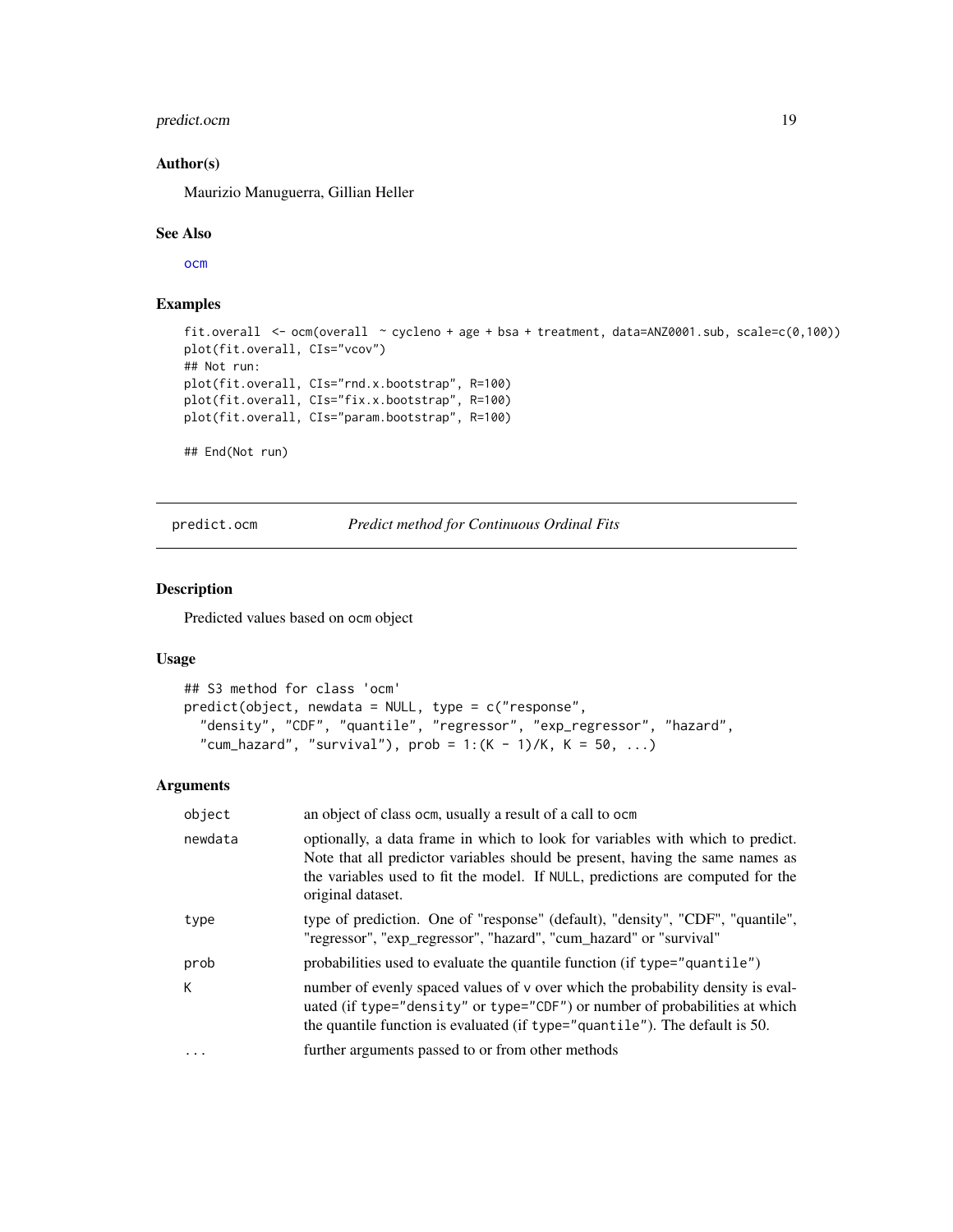# Details

An object of class ocm and optionally a new data frame are used to compute the predictions. The estimated parameters of the fitted model and K values of v are used to compute the conditional probability density and the conditional cumulative distribution. If a new data frame is used to make predictions, the individual (random) effects are set to zero, while they are maintained to the estimated values if newdata is NULL.

# Value

A vector of predictions, according to the type.

#### Author(s)

Maurizio Manuguerra, Gillian Heller

#### See Also

[ocm](#page-14-1)

#### Examples

```
## Not run:
fit.overall <- ocm(overall ~ cycleno + age + bsa + treatment, data=ANZ0001.sub, scale=c(0,100))
pred <- predict(fit.overall)
```
## End(Not run)

<span id="page-19-1"></span>print.anova.ocm *Print anova.ocm objects*

# Description

Print the results of the comparison of continuous ordinal models in likelihood ratio tests.

#### Usage

```
## S3 method for class 'anova.ocm'
print(x, digits = max(getOption("digits") - 2, 3),signif.stars = getOption("show.signif.stars"), ...)
```
#### Arguments

| $\mathsf{x}$ | an object of class anova.ocm                                                                                                    |
|--------------|---------------------------------------------------------------------------------------------------------------------------------|
| digits       | controls the number of digits to print. Defaults to the maximum of the value<br>returned by (getOption( $"digits"$ ) - 2) and 3 |
| signif.stars | a logical. Should the significance stars be printed? Defaults to the value returned<br>by getOption("show.signif.stars")        |
| $\cdots$     | further arguments passed to or from other methods                                                                               |

<span id="page-19-0"></span>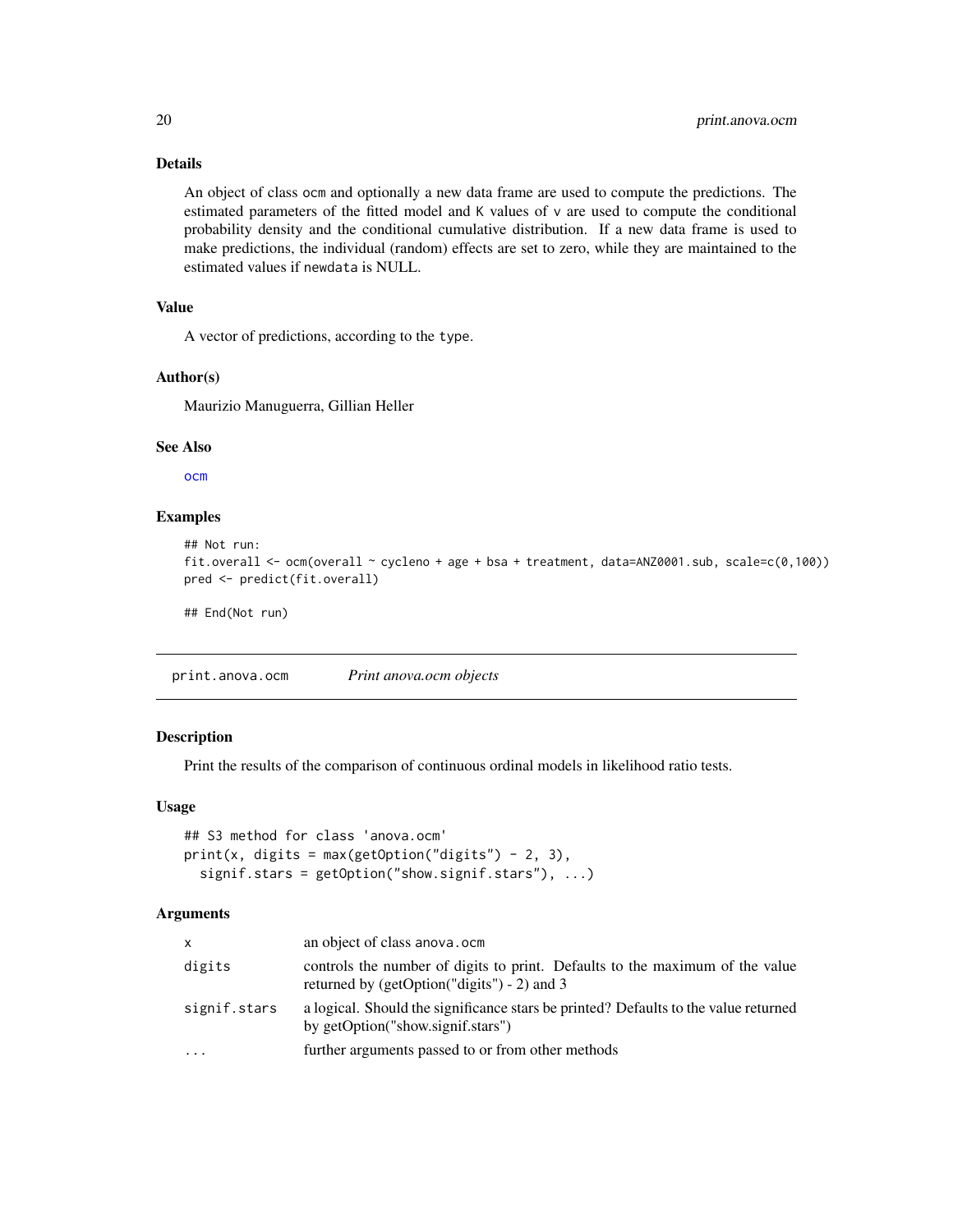#### <span id="page-20-0"></span>print.ocm 21

# Value

Prints anova.ocm object

# Author(s)

Maurizio Manuguerra, Gillian Heller

# See Also

[ocm](#page-14-1), [anova.ocm](#page-2-1)

# <span id="page-20-1"></span>print.ocm *Print Continuous Ordinal Regression Objects*

# Description

print.ocm is the ordinalCont specific method for the generic function print, which prints objects of class ocm.

# Usage

## S3 method for class 'ocm'  $print(x, \ldots)$ 

# Arguments

| X        | an object of class ocm, usually, a result of a call to ocm. |
|----------|-------------------------------------------------------------|
| $\cdots$ | further arguments passed to or from other methods.          |

# Value

Prints an ocm object.

# Author(s)

Maurizio Manuguerra, Gillian Heller

# See Also

[ocm](#page-14-1), [summary.ocm](#page-21-1)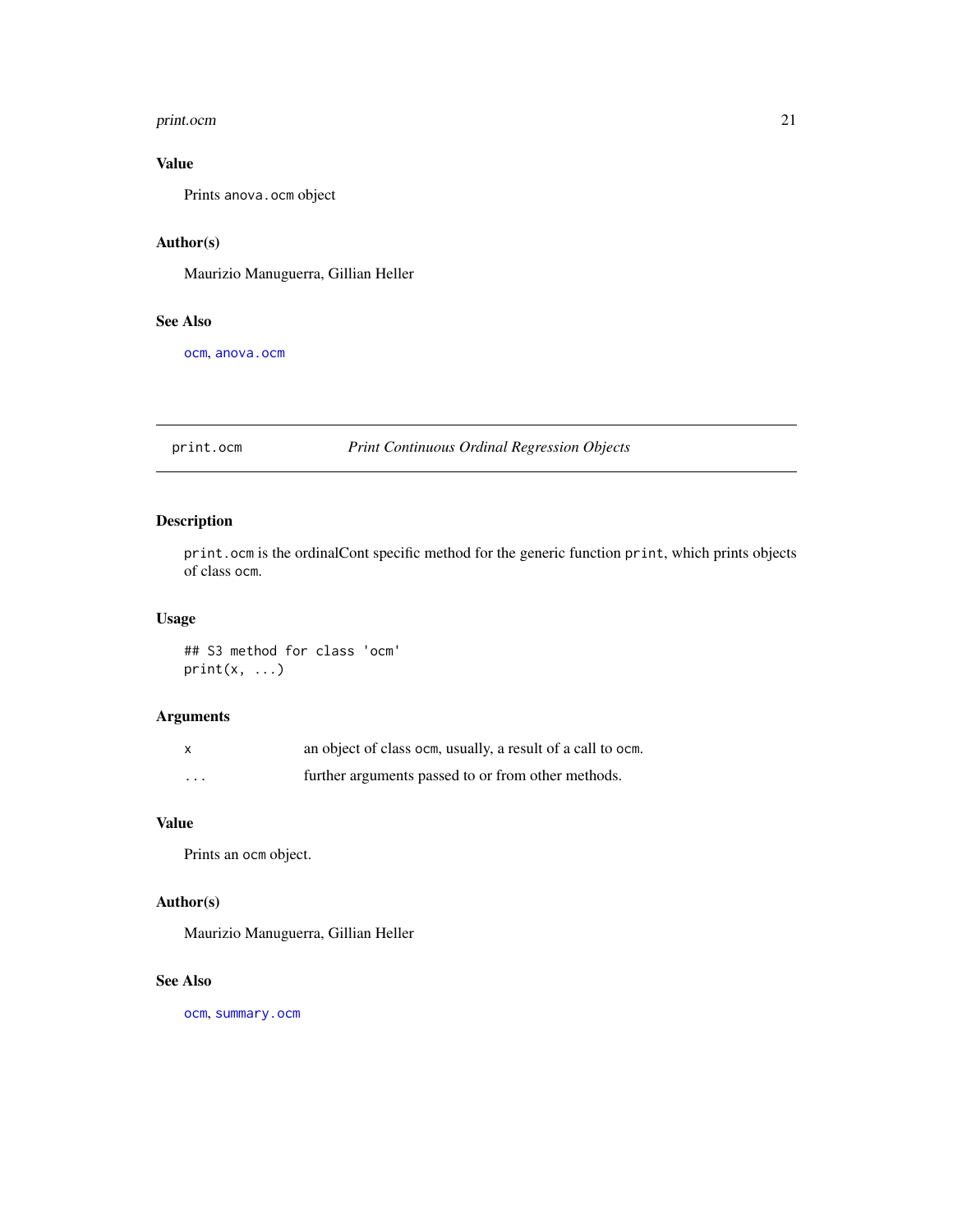<span id="page-21-1"></span><span id="page-21-0"></span>

Summary method for class ocm

# Usage

```
## S3 method for class 'ocm'
summary(object, full = F, ...)
```
# Arguments

| object               | an object of class ocm, usually a result of a call to ocm                                                       |
|----------------------|-----------------------------------------------------------------------------------------------------------------|
| full                 | logical, if TRUE (the default) all the parameters are printed; if FALSE, only the<br>fixed effects are printed. |
| $\ddot{\phantom{0}}$ | further arguments passed to or from other methods                                                               |

# Author(s)

Maurizio Manuguerra, Gillian Heller

# See Also

[ocm](#page-14-1), [print.ocm](#page-20-1)

# Examples

```
fit.overall <- ocm(overall ~ cycleno + age + bsa + treatment, data=ANZ0001.sub, scale=c(0,100))
summary(fit.overall)
```
terms.ocm *Model Terms*

# Description

terms.ocm is the ordinalCont specific method for the generic function terms, which extracts model terms from objects of class ocm.

# Usage

```
## S3 method for class 'ocm'
terms(x, random.terms = TRUE, ...)
```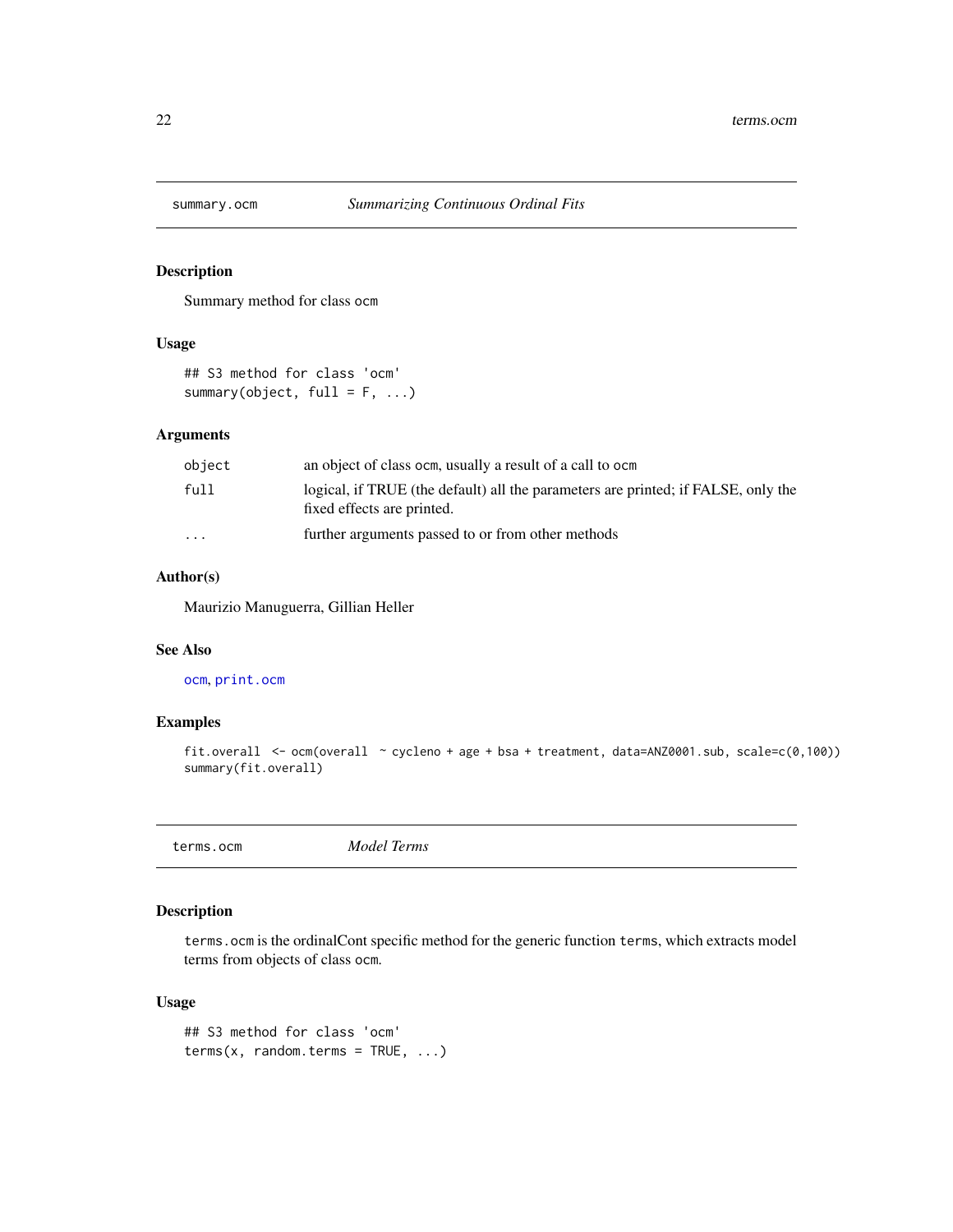#### <span id="page-22-0"></span>vcov.ocm 23

#### Arguments

| X            | an object of class ocm, usually, a result of a call to ocm.                                        |
|--------------|----------------------------------------------------------------------------------------------------|
| random.terms | a logical indicating if random terms have to be included in the terms object.<br>Defaults to TRUE. |
| $\cdots$     | further arguments passed to or from other methods.                                                 |

# Value

An object of class c("terms", "formula") which contains the terms representation of a symbolic model.

# Author(s)

Maurizio Manuguerra, Gillian Heller

vcov.ocm *Variance-Covariance Matrix for a Fitted Model Object*

# Description

Calculates variance-covariance matrix for a fitted ocm object

# Usage

## S3 method for class 'ocm' vcov(object, ...)

# Arguments

| object   | an ocm object                             |
|----------|-------------------------------------------|
| $\cdots$ | further arguments to be passed to methods |

# Details

For the generalized logistic g-function, the variance-covariance matrix of model parameters includes information on fixed- and random- effect terms and smoothing terms.

#### Value

Variance-covariance matrix of model parameters

# Author(s)

Maurizio Manuguerra, Gillian Heller

# See Also

[ocm](#page-14-1)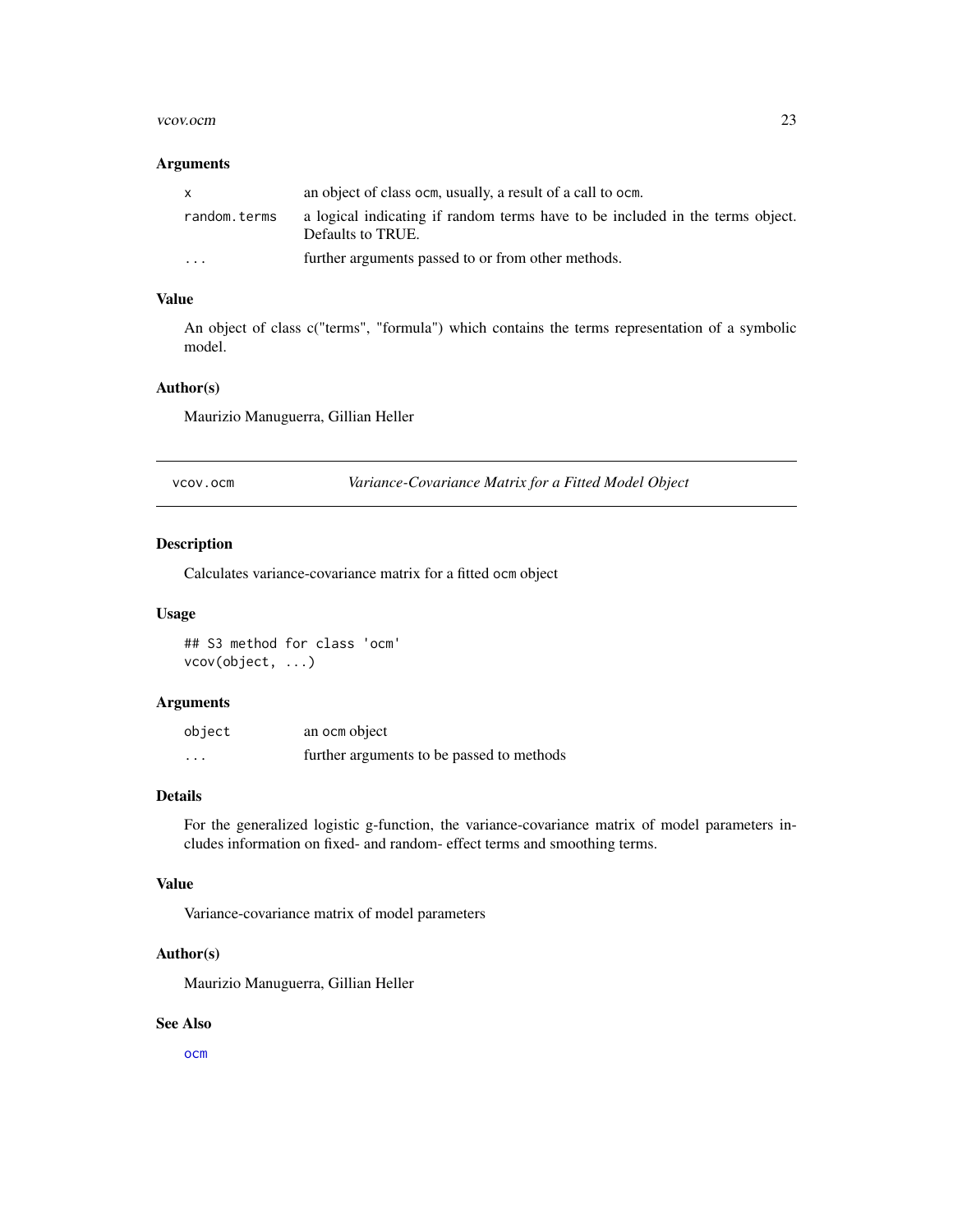# Examples

```
## Not run:
fit.overall <- ocm(overall ~ cycleno + age + bsa + treatment, data=ANZ0001.sub, scale=c(0,100))
vcov(fit.overall)
```
## End(Not run)